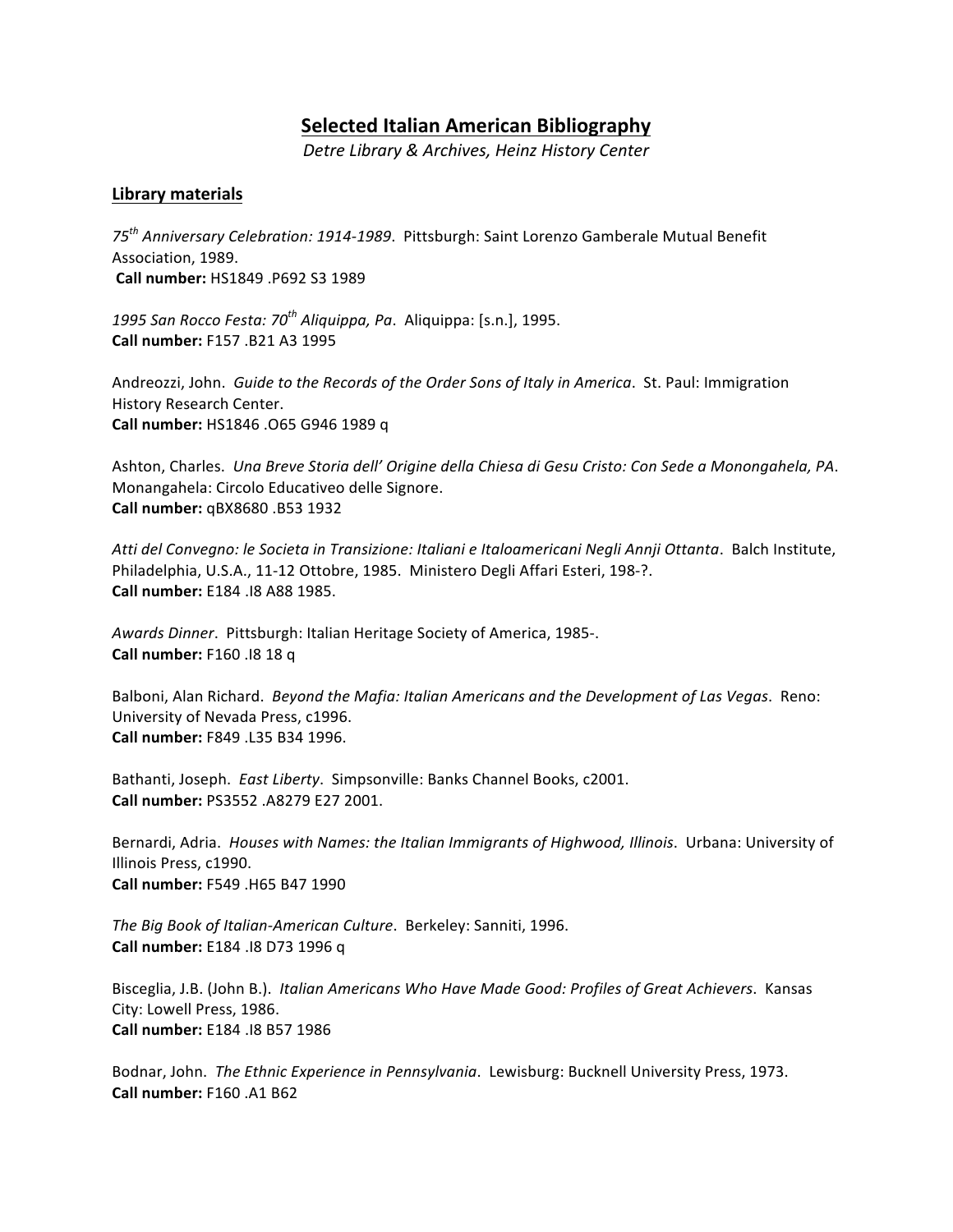Bodnar, John E. Lives of Their Own: Blacks, Italians, and Poles in Pittsburgh, 1900-1960. Urbana: University of Illinois Press, c1982. **Call number:** F160 .A1 B666 L784 

Bologna, Sando. Growing Up Italian and American in Waterbury: An Oral History. Waterbury: S. Bologna and R.M. Marano, c1997. **Call number:** F104 .W3 B648 1997 f 

Bologna, Sando. The Italians of Waterbury: Experiences of Immigrants and their Families. Waterbury: S. Bologna, c1993. **Call number:** F104 .W3 B65 1993 f

Boundless Lives: Italian Americans of Western Pennsylvania. Pittsburgh: Historical Society of Western Pennsylvania, c1999. **Call number:** F160 .18 B68 1999 q

Briggs, John W. An Italian Passage: Immigrants to Three American Cities, 1890-1930. New Haven: Yale University Press, 1978. **Call number:** F130 .I8 B74 

Burnham, Deborah. Anna and the Steel Mill. Lubbock: Texas Tech University Press, c1995. **Call number:** PS3552 .U7323 A83 1995

Caldwell, Eric. A Brief Overview of Italian Immigration to the Pittsburgh Region. Pittsburgh: the Author, 2001. 

**Call number:** F160.I8 C3 2001 q

Candeloro, Dominic Lawrence. *Making History: A Handbook for Italian American Social History Projects.* Washington, D.C.: National Italian American Foundation, 1990. **Call number:** E184 .C2 M2 1990

Capozzola, Richard A. *Five Centuries of Italian-American History, 1492-1992: A Chronology of Events,* Little Known Facts, And Stories About A People Who Contributed to the Greatness of America. New Orleans: American Italian Renaissance Foundation, c1992. **Call number:** E184.I8 C22 1992 q.

Carlotti, Gino. Flashbacks: From the Other Side of the Tracks. Erie: Via Media Pub., c2001. **Call number:** F157 .E6 C2 2001.

Carmack, Sharon DeBartolo. Italian-American Family History: A Guide to Researching and Writing About *Your Heritage.* Baltimore: Genealogical Publishing, c.1997. **Call number:** E184 .I8 C37 1997 

Carretta, Thomas R. The Italian American in Pittsburgh. Pittsburgh: the Author, 1975. **Call number:** F160 .18 C2 1975 q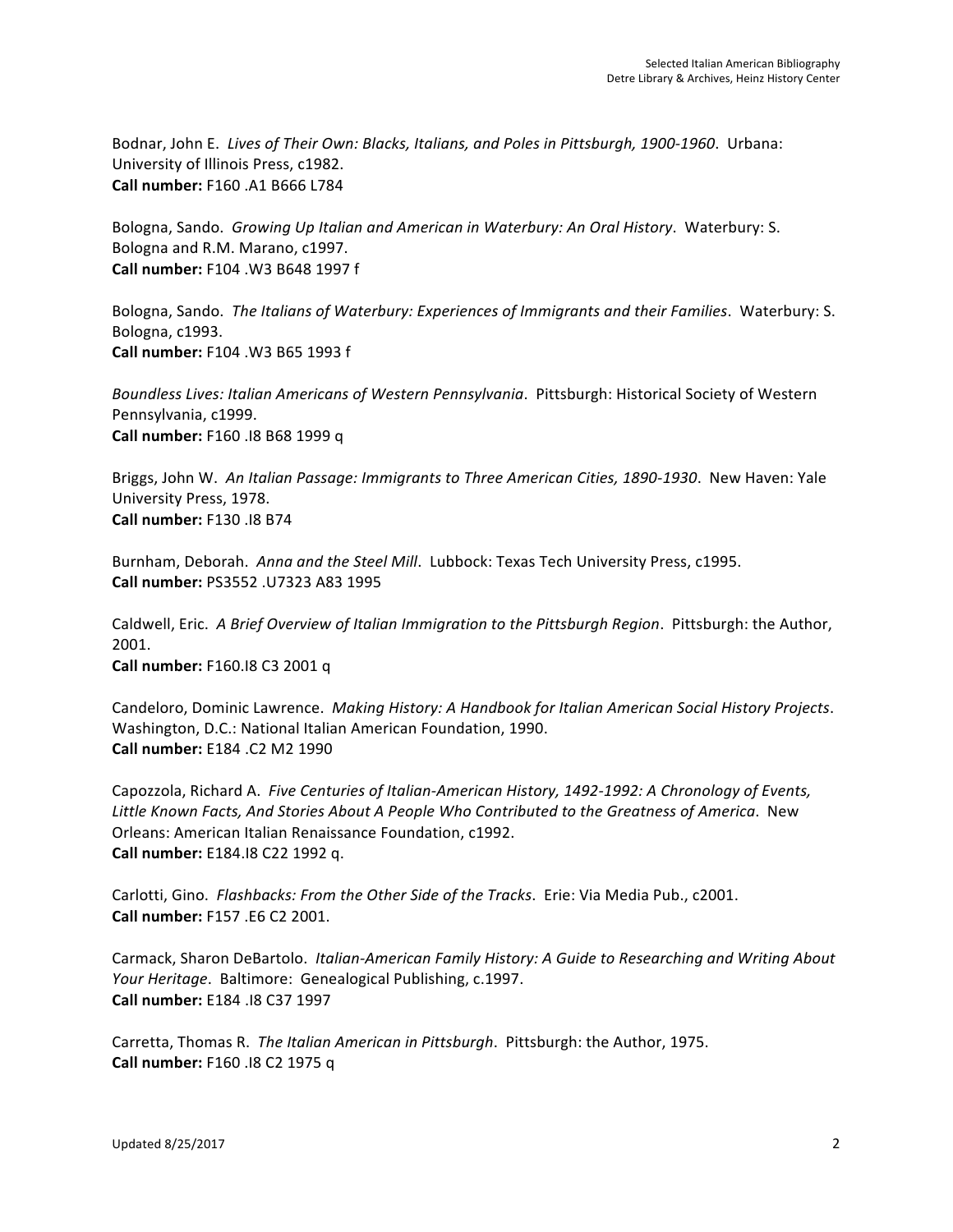Carroll, Thomas. Monangahela Valley Ethnographic Case Study Project. Pittsburgh: Historical Society of Western Pennsylvania, 1992. **Call number:** F160 .A1 C319 1992 q

Chamovitz, Marcia. The San Rocco Celebration of Aliquippa: An Italian Saint in an American Setting. Aliquippa: the Author, 1977. **Call number:** F157 .B21 A3 1977 q

Ciccolella, Erasmo S. Vibrant Life, 1886-1942: Trenton's Italian Americans. Staten Island: Center for Migration Studies, 1986. **Call number:** F144 .T79 I83 1986

Ciongoli, A. Kenneth. Passage to Liberty: the Story of Italian Immigrants and the Rebirth of America. New York: Regan Books, c2002. **Call number:** E184 .I8 C44 2002 q 

Ciotola, Nicholas P. *Italians of Pittsburgh and Western Pennsylvania*. Charleston: Arcadia, c2005. **Call number:** F160 .I8 C5 2005

Cole, Trafford R. *Italian Genealogical Records: How to Use Italian Civil, Ecclesiastical & Other Records in Family History Research.* Salt Lake City: Ancestry, c1995. **Call number:** E184 .18 C615 1995 q

Colletta, John Philip. Finding Italian Roots: the Complete Guide for Americans. Baltimore: Genealogical Pub. Co., c1993. **Call number:** E184 .I8 C62 1993. 

*Columbus Day Commemoration.* Pittsburgh: Sons of Columbus of America, 1925-. **Call number:** F160 .18 C726 q

The Columbus People: Perspectives in Italian Immigration to the America and Australia. New York: Center for Migration Studies, 1994. **Call number:** JV8131 .C65 1994.

The Contributions of *Italians to the United States Before the Civil War: A Conference to Celebrate the 250th Anniversary of the Birth of Philip Mazzei*, American Foundation, c1980. **Call number:** E184 .I8 C63 1980. 

Cornetti, Sunda. The Assimilation of Italian Immigrants and Their Children Through a Variety of *Educational Experiences in a Rural Area.* Ann Arbor: University Microfilm International, 1986. **Call number:** E184 .I8 C7 1993.

Crispino, James A. The Assimilation of Ethnic Groups: the Italian Case. Staten Island: Center for Migration Studies, c1980. **Call number:** F104 .B7 C74

DiFranco, J. Philip. The Italian American Experience. New York: T. Doherty Associates, c1988. **Call number:** E184 .I8 D47 1988b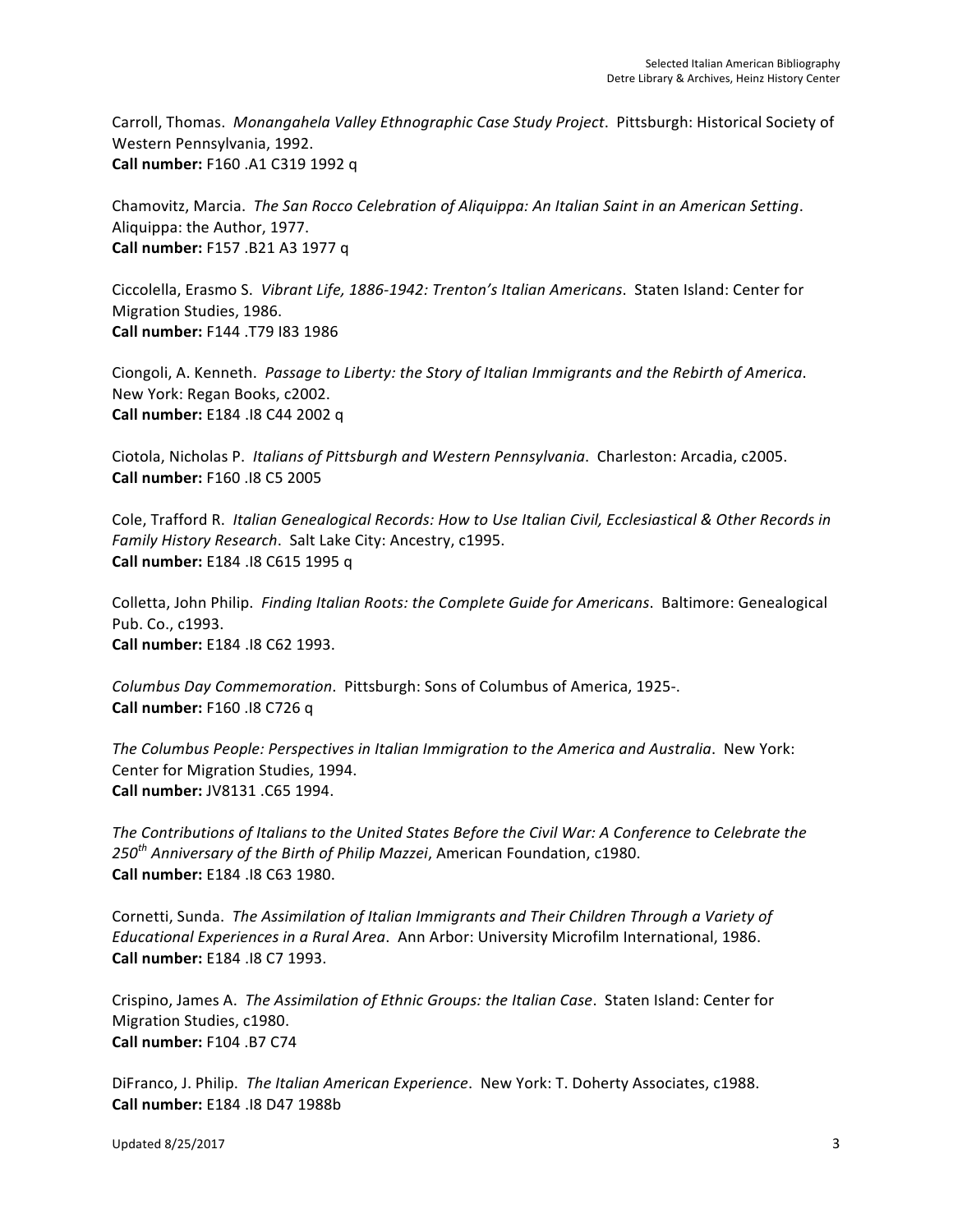Diggins, John P. Mussolini and Fascism: the View from America. Princeton: Princeton University Press [1972]. **Call number:** DG499 .U5 D5 

Di Pietro, William. Shepherd in the Iron Vineyard. Chapel Hill: Professional Papers, 1994. **Call number:** PS3554 .I66 S54 1994

*Directory of Italian American Organizations*. Washington, D.C.: National Italian American Foundation; Turin: Fondazione Giovanni Agnelli, c1997. **Call number:** E184 .I8 D57 1997.

Di Stasi, Anthony. The Miracle of Trinity: A Concise History of Trinity Presbyterian Church. Pittsburgh: s.n., 1964? **Call number:** BX9211 .P69 T706 1964 q

DiVirgilio, Michael. A Preliminary History of the Early Italian Community in Jeannette, Pennsylvania. Pittsburgh: the Author, 1991. **Call number:** F157 .W59 J4 1991 q

Dorato, Peter. *Italian Culture: A View From America*. San Antonio: TSI Press, 2005, c2001. **Call number:** DG441 .D67 2005 q

*F & L Primo*. Latrobe: F.L. Primo, Inc., c2000- Holdings: 2000- Fall, Winter; 2001- Winter, Spring, Summer **Call number:** SERIAL

The Family and Community Life of Italian-Americans: Proceedings of the Thirteenth Annual Conference of the Italian American National Historical Association: Held in Chicago, Illinois, October 24 and. Staten Island: American Italian Historical Association, 1983. **Call number:** E184 .I8 A523 1980. 

Fede, Frank Joseph. Italians in the Deep South: their Impact on Birmingham and the American Heritage. Montgomery: Black Belt Press, c1994. **Call number:** F334 .B69 184 1994 q

Ferrarelli, Rina. *Dreamsearch*. San Francisco: Malafemmina Press, c1992. **Call number:** PS3556 .E72525 D74 1992. 

Ferrarelli, Rina. Home is a Foreign Country. Greensburg: Eadmer Press, 1996. **Call number:** PS3556 .E72525 H6 1996 

*From* Italy to Indiana County: the Italian Immigrant Experience in Indiana, Pennsylvania and environs, 1900-1950. Indiana: University Museum, 2001. **Call number:** F160 .I8 F76 2001 q 

Fusco, Nicola. Mount Saint Peter: Story of St. Peter's Church in New Kensington, PA. Springdale: Guideline Printing Company, 1970.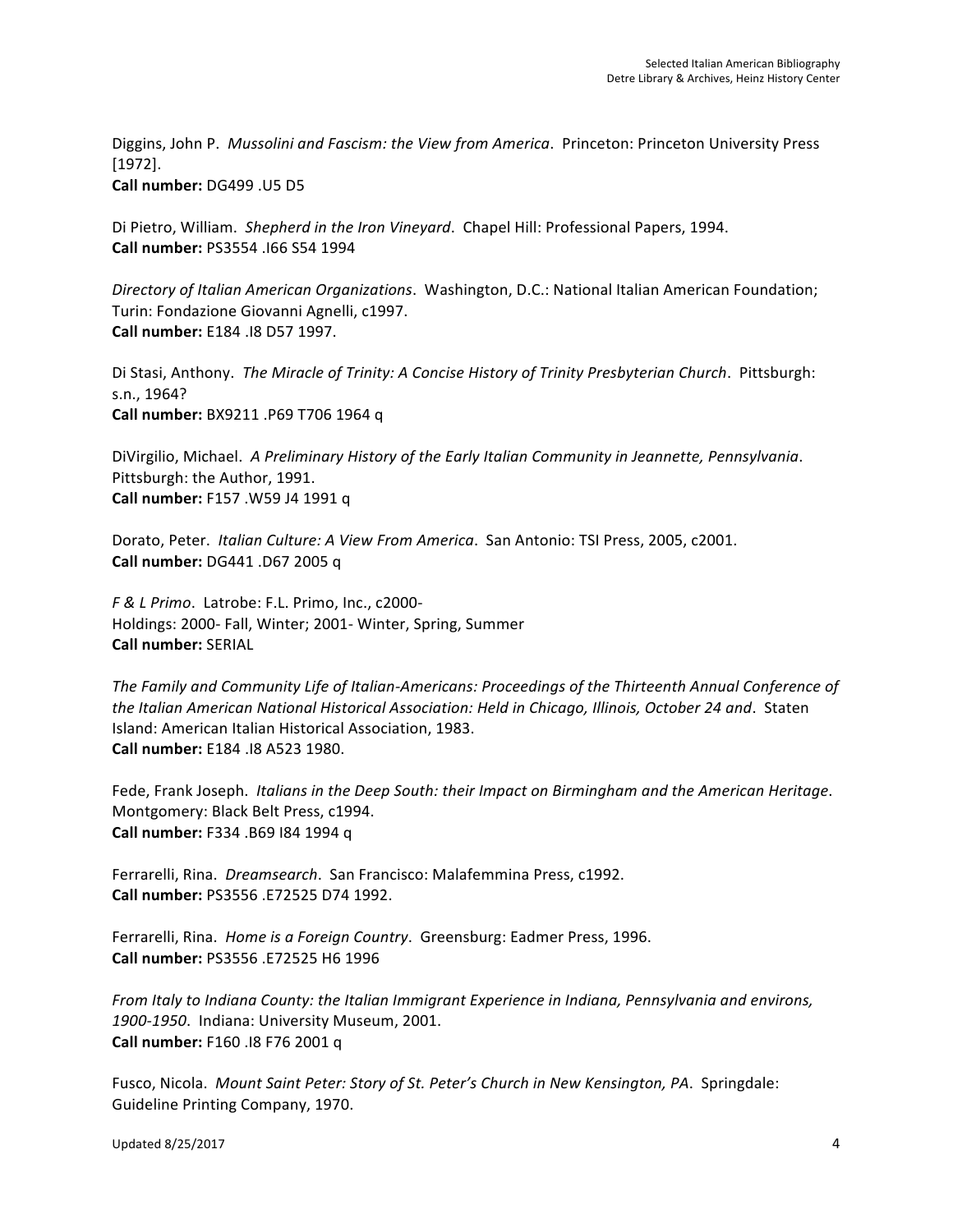**Call number:** BX4603 .N549 M928 

Gabaccia, Donna R. From Sicily to Elizabeth Street: Housing and Social Change Among Italian *Immigrants, 1880-1930. Albany: State University of New York Press, c1984.* **Call number:** F128.9 .I8 G32 1984 

Gambino, Richard. *Blood of My Blood: the Dilemma of the Italian-Americans*. Garden City: Anchor Press, 1975, c1974. **Call number:** E184 .I8 G35 1975 d 

Gambino, Richard. *Blood of My Blood: the Dilemma of Italian-Americans*. Toronto: Guernica, 1996. **Call number:** E184 .I8 G35 1996. 

Gans, Herbert J. The Urban Villagers: Group and Class in the Life of Italian-Americans. New York: Free Press, c1982. **Call number:** HN80 .B7 G2 1982

Gentile, Paul L. Salvatore and Maria: Finding Paradise. Huron: Bottom Dog Press, c2015. **Call number:** E747 .G46 2015. 

Grieco, Pauline. *I Am An Italian*. Johnstown: Pauline Grieco, 2000. **Call number:** E184 .I8 G75 2000 q

Grifo, Richard D. *Italian Presence in Pennsylvania*. University Park: Pennsylvania Historical Association, 1990. **Call number:** F160 .I8 G75 1990 

Halterlein, Anthony. Raised in Paradise: A Saga of Little Italy. Pittsburgh: Dorrance Publishing Company, 1994. 

**Call number:** F159.68 .L3 H3 1994 

Hartford, Margaret E., ed. Allegheny County's Americans by Choice: Descriptive Material About the *Foreign Born of Allegheny County.* Pittsburgh: Ameican Service Institute of Allegheny County, 1944. **Call number:** F160 .A1 H325 

Hoobler, Dorothy. The Italian American Family Album. New York: Oxford University Press, c1994. **Call number:** E184 .I8 C37 1997. 

*Images, A Pictorial History of Italian Americans.* New York: Center for Migration. **Call number:** E184 .I8 I43 1986 f 

An International Conference on the Role of Americans of Italian Heritage in the 1980', Washington, D.C., *May 11-12, 1979.* Washington: NIAF, c1979. **Call number:** E184 .I8 I52 1979 q

*Italian American Autobiographies.* Providence: University of Rhode Island, College of Continuing Education, 1993. **Call number:** E184 .I8 I7 1993

Updated 8/25/2017 5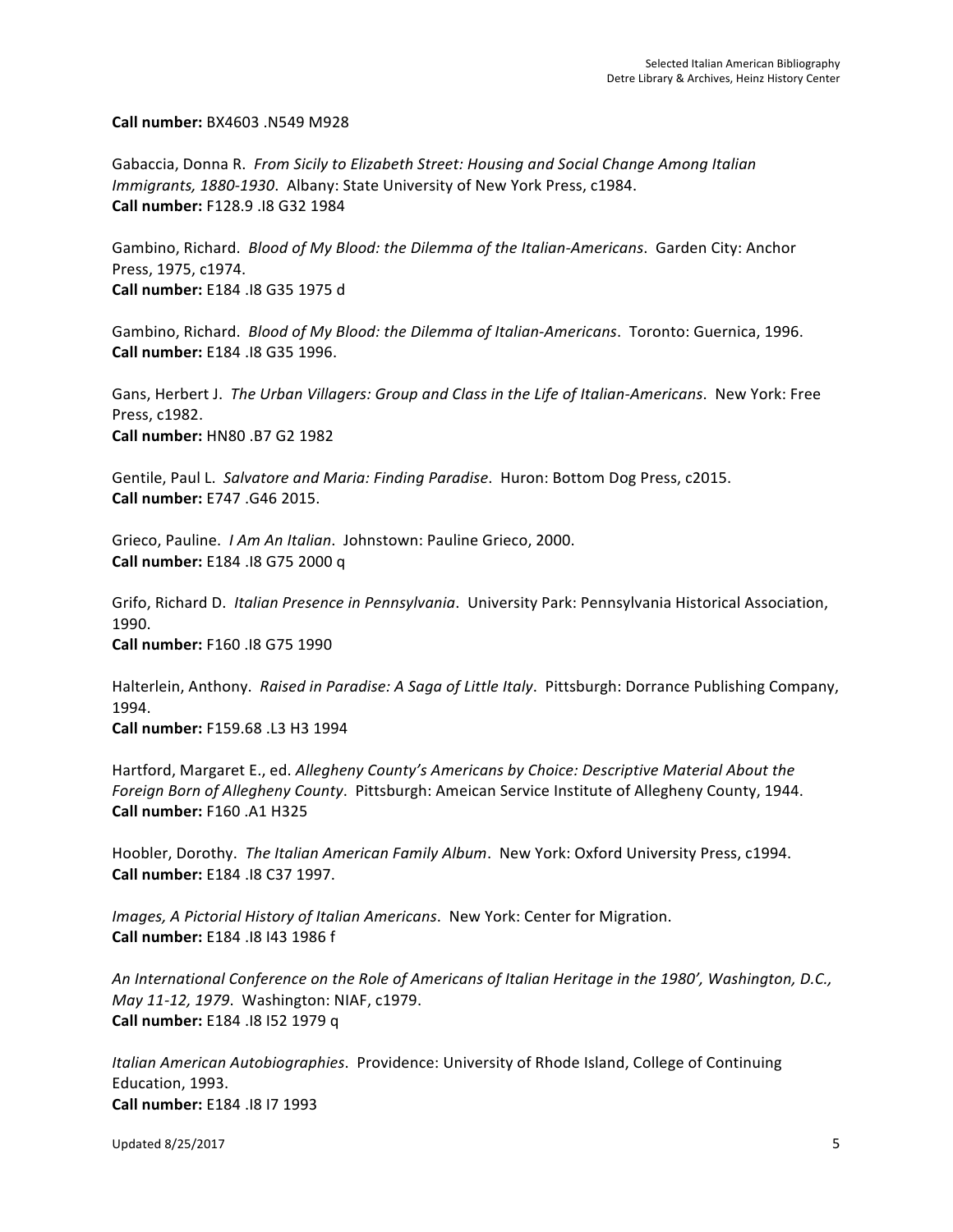The Italian American Novel; Proceedings of the Second Annual Conference, October 25, 1969. Staten Island: American Italian Historical Association, 1969? **Call number:** PS153 .I8 A5 1969.

*Italian American Review.* Brooklyn: Italian Historical Society Holdings: 1996-2002; 2011- Summer **Call number:** SERIAL

*Italian American Radicalism, Old World Origins and New World Developments: Proceedings of the Fifth* Annual Conference of the American Italian Historical Association. Staten Island: American Italian Historical Association, [1973?]. **Call number:** HX844 .A43 1973 

*Italian Americans and Their Public and Private Life: Proceedings of the 24<sup>th</sup> Annual Conference of the* American Italian Historical Association, New Haven, CT, November 14-16, 1991. Staten Island: The Association, c1993. **Call number:** E184 .I8 A524 1991 

*Italian Americans Celebrate Life: the Arts and Popular Culture: Selected Essays from the 22<sup>nd</sup> Annual Conference of the American Italian Historical Association.* Staten Island: The Association, c1990. Call **number:** E184 .I8 A524 1989 

*Italian Americans in a Multicultural Society: Proceedings of the Symposium of the American Italian Historical Association, Held at St. John's University, 11-13 November 1993. Stony Brook: Forum Italicum,* 1994. 

**Call number:** E184 .I8 A524 1994

Italian Americans in the '80s: A Sociodemographic Profile. New York: Center for Migration Studies, 1989. **Call number:** E184 .I8 I74 1989 q 

Italian Americans in the Professions: Proceedings of the Twelfth Annual Conference of the American *Italian Historical Association, Held at Rutgers University.* Staten Island: The Association, 1983. **Call number:** E184 .I8 A65 1979

*Italian Americans in Transition: Proceedings of the XXI Annual Conference of the American Italian Historical Association.* Staten Island: The Association, 1990. **Call number:** E184 .I8 A523 1988

*Italian Americans in U.S. History and Culture*. Washington, D.C.: National Italian American Foundation, 2000. 

**Call number:** E184 .I8 I8 2000 q

*Italian Americans in Western Pennsylvania.* Washington: Washington & Jefferson College, 2002. **Call number:** F160 .I8 I8 2002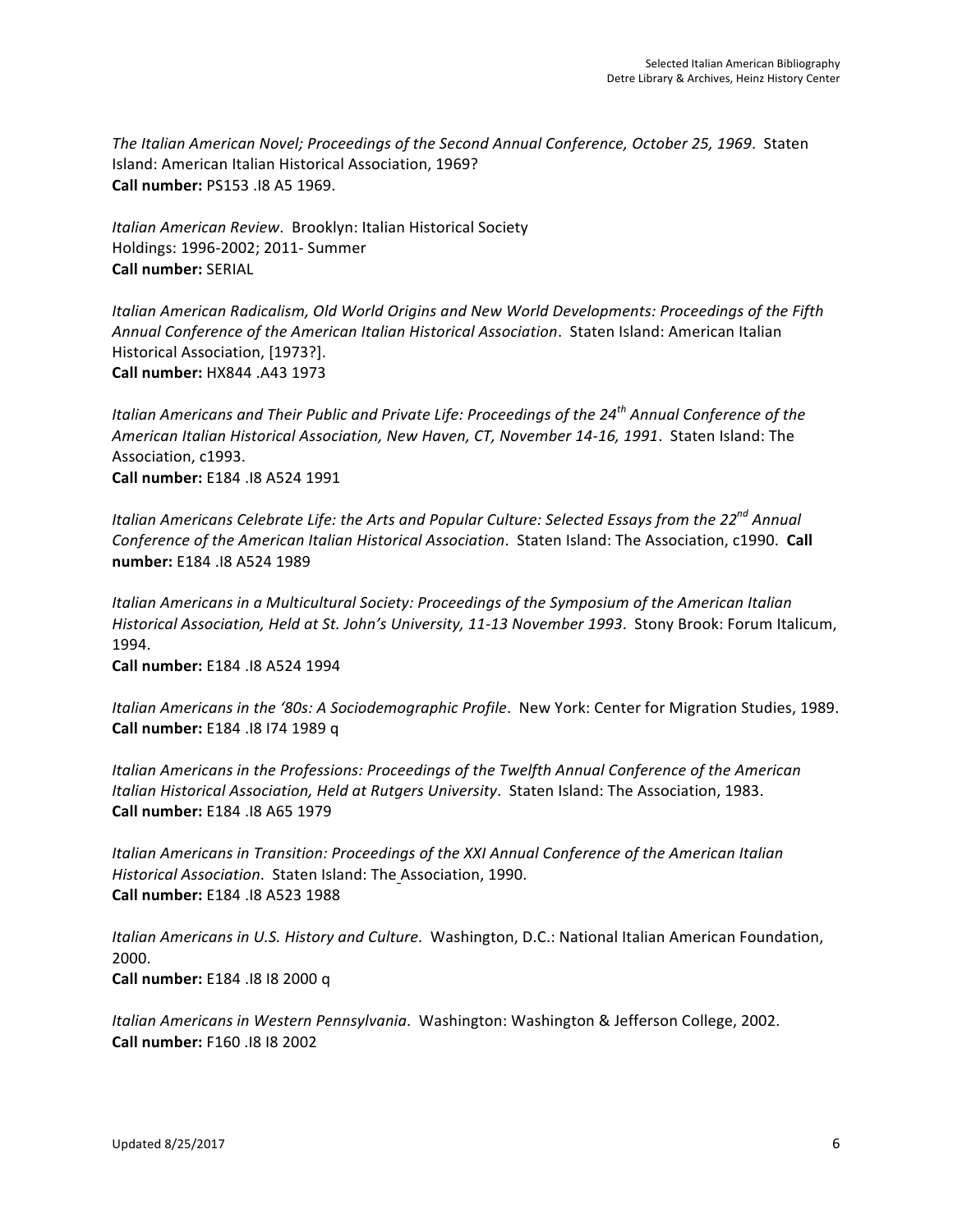*Italian Americans:* The Search For A Usable Past: Proceedings of the 19<sup>th</sup> Annual Conference of the American Italian Historical Association, Philadelphia, Pa, November 14-15, 1986. Staten Island: The Association, 1989.

**Call number:** E184 .I8 A523 1986 

Italian Americans Through the Generations: Proceedings of the Fifteenth Annual Conference of the American Italian Historical Association. Staten Island: The Association, 1986. **Call number:** E184 .I8 A523 1982

*Italian* Ethnics—Their Languages, Literature, and Lives: Proceedings of the 20<sup>th</sup> Annual Conference of the American Italian Historical Association. Staten Island: The Association, c1990. **Call number:** E184 .I8 A524 1987

The Italian Immigrant Woman in North America: Proceedings of the Tenth Annual Conference of the *American Italian Historical Association Held in Toronto, Ontario (Canada) October 28 and 29, 1977*. Toronto: Multicultural History Society of Ontario, 1978. **Call number:** E184 .I8 A523 1978

*Italian Immigrants in Rural and Small Town America: Essays from the Fourteenth Annual Conference of* the American Italian History Association Held at the Landmark Center, St. Paul, Minnesota. Staten Island: The Association. **Call number:** E184 .I8 A524 1981

*Italians and Irish in America: Proceedings of the Sixteenth Annual Conference of the American Italian Historical Association.* Staten Island: The Association, 1985. **Call number:** E184 .I8 A523 1983 

The Italians in Pennsylvania. Harrisburg: Pennsylvania Historical and Museum Commission, [c1988]. **Call number:** F160 .I8 I8 1988 q 

*Italians to America: Lists of Passengers Arriving at U.S. Ports, 1880-1899.* Wilmington: Scholarly Resources, 1992-. **Call number:** E184 .I8 I844 1992 

Juliani, Richard N. *Building Little Italy: Philadelphia's Italians Before Mass Migration*. University Park: Pennsylvania State University Press, c1998. **Call number:** F158.68 .L58 J84 1998. 

Jurey, Philomena. Bella Giornata and Elbow Grease: Remembering Papa and Mama, the Sparanos of *New Castle, Pennsylvania.* Washington, D.C.: Linus Press, c2002. **Call number:** E184 .I8 J7 2002

Krause, Corrinne Azen. Grandmothers, Mothers and Daughters: An Oral History Study of Ethnicity, *Mental Health, and Continuity of Three Generations of Jewish, Italian, and Slavic American Women.* New York: Institute on Pluralism, 1978. **Call number:** HQ1439 .P38 K73 1978 q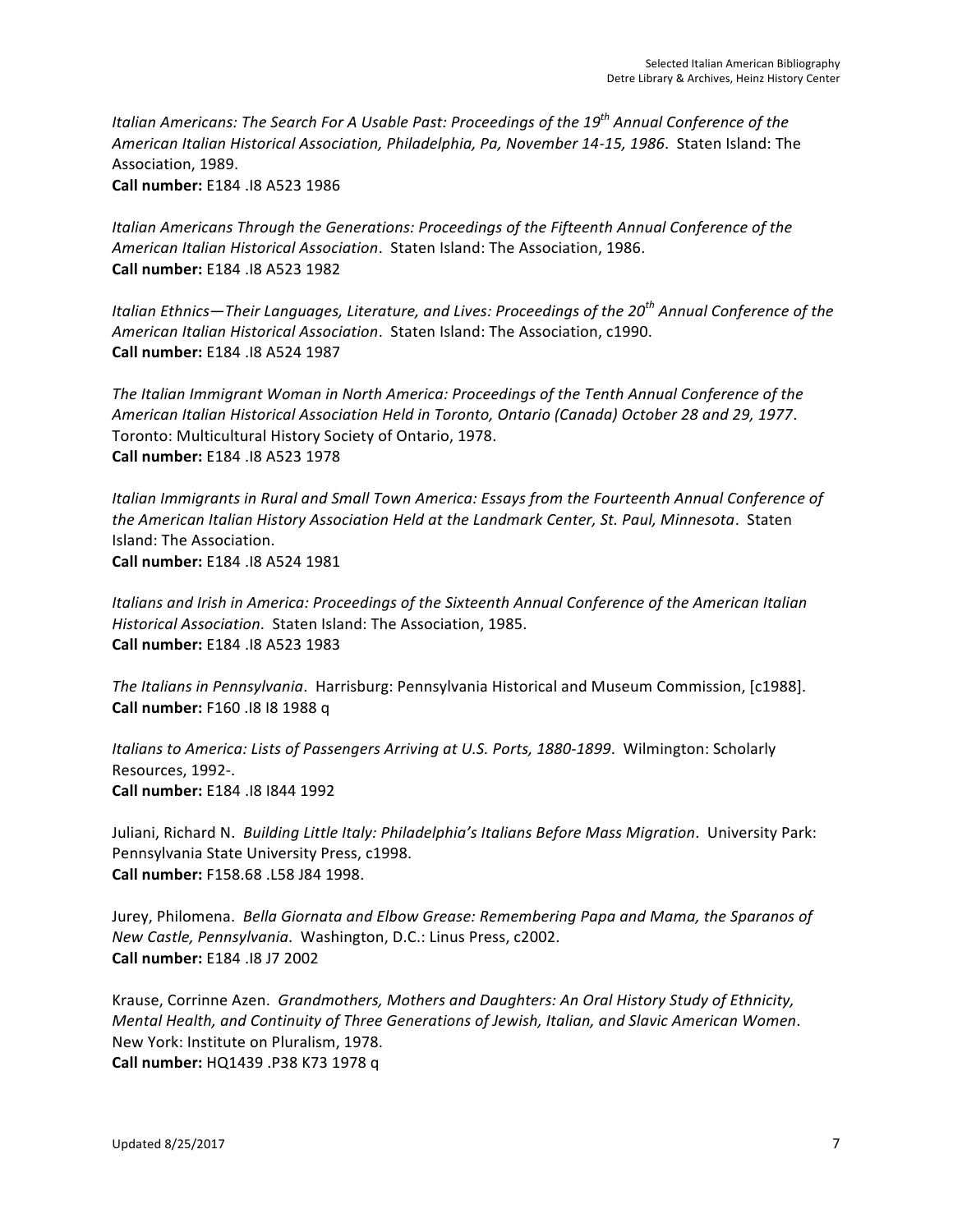Krause, Corinne Azen. Grandmothers, Mothers and Daughters: An Oral History Study of Ethnicity, *Mental Health, and Continuity of Three Generations of Jewish, Italian, and Slavic American Women.* New York: Institute on Pluralism, 1991. **Call number:** HQ1439 .P58 K73 1991

La Gazzetta. Pittsburgh: Historical Society of Western Pennsylvania, Italian American Program, 1998-Holdings: 1998-2001 **Call number:** SERIAL

LaGumina, Salvatore John. From Steerage to Suburb: Long Island Italians. New York: Center for Migration Studies, 1988. **Call number:** F127 .L8 L34 1988 

La Parola del Popolo. No. 134. Chicago: La Parola del Popolo Pub. Association, 1976. **Call number:** HX7 .P28 no. 134f

Lee, Kathleen. *Tracing Our Italian Roots*. Santa Fe: J. Muir Publications, 1993. **Call number:** E184 .I8 L44 1993 f

Leone, Carmen J. Rose Street: A Family History. Youngstown: C.J. Leone, 1998. **Call number:** PS3562 .E5735 R67 1998.

Light Ivan Hubert. *Italians in America: Annotated Guide to New York Times Articles, 1890-1940.* Monticello, Council of Planning Librarians, 1975. **Call number:** Z1361 .I8 L5 1975 f 

Little Italies in North America. Toronto: Multicultural History Society of Ontario, 1981. **Call number:** E184 .I8 L778

LoBue, Joseph. *Italian American Vignettes*. Princeton: Central Jersey Chapter of the American Italian Historical Association, c1983. **Call number:** E184 .I8 L7 1983.

LoGatto, Anthony F. The Italians in America, 1492-1972; a Chronology & Fact Book. Dobbs Ferry: Oceana Publications, 1972. **Call number:** E184 .I8 L831

Luconi, Stefano. From Paesani to White Ethnics: the Italian Experience in Philadelphia. Albany: State University of New York Press, c2001. **Call number:** F158.9 .I8 L83 2001. 

Malpezzi, Frances M. Italian-American Folklore. Little Rock: August House Publishers, 1992. **Call number:** GR111 .I73 M35 1992. 

Massaro, Carolyn C. The Franciscans of the Province of the Immaculate Conception and Their Work *Among the Italian Immigrants of Pittsburgh.* Pittsburgh: the Author, 1985. **Call number:** BX3590 .M3 F7 1985 q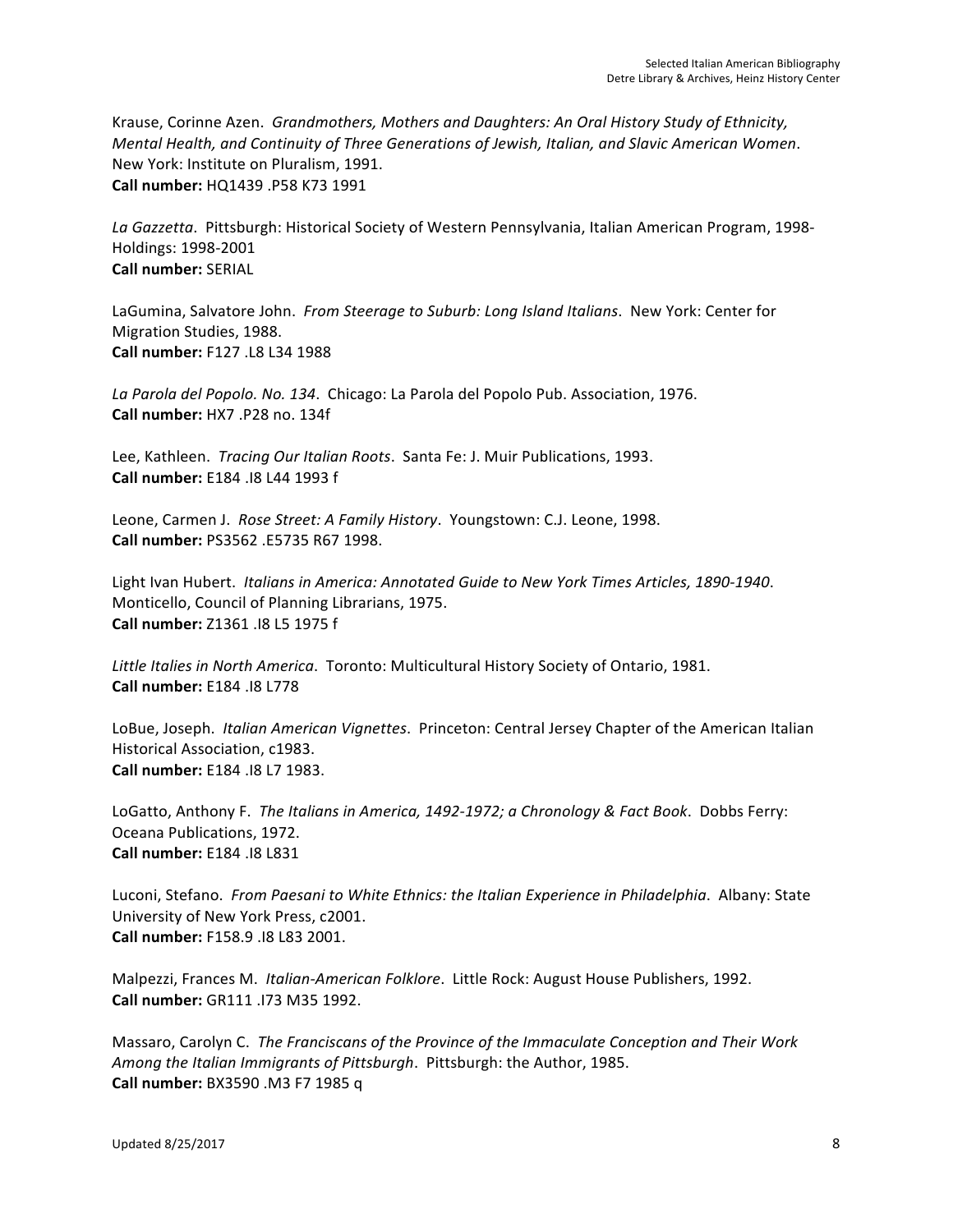The Melting Pot and Beyond: Italian Americans in the year 2000: Proceedings of the XVIII Annual *Conference of the American Italian Historical Association*. Staten Island: The Association, 1987. **Call number:** E184 .I8 A523 1985 

Mondello, Salvatore. The Italian Immigrant in Urban America, 1880-1920, as Reported in the *Contemporary Periodical Press.* New York: Arno Press, 1980. **Call number:** E184 .I8 M65 1980

Mormino, Gary Ross. The Immigrant World of Ybor City: Italians and Their Latin Neighbors in Tampa, 1885-1985. Urbana: University of Illinois Press, c1987. **Call number:** F319 .T2 M67 1987 

Mulas, Francesco. Studies on Italian-American Literature. New York: Center for Migration Studies, 1995. **Call number:** PS153 .I8 M85 1995

*National Convention: Columbus Day Celebration.* Pittsburgh: Sons of Columbus, 1958-. **Call number:** E120 .S6 q

Nelson, Lynn. A Genealogist's Guide to Discovering Your Italian Ancestors: How to Find and Record Your *Unique Heritage.* Cincinnati: Betterway Books, c1997. **Call number:** CS753 .N45 1997 q 

*New Explorations in Italian American Studies: Proceedings of the 25<sup>th</sup> Annual Conference of the American Italian Historical Association.* Washington, D.C.: The Association, c1994. **Call number:** E184 .I8 A524 1992 

Noyes, Dorothy. Uses of Tradition: Arts of Italian Americans in Philadelphia. Philadelphia: Philadelphia Folklore Project, 1989. **Call number:** N6538 .I8 N68 1989 q 

*Order of the Italian Sons and Daughters of America.* Pittsburgh: The Order, 1992-Holdings: 1992; 2017- Aug **Call number:** SERIAL Pane e Lavoro, the Italian American Working Class: Proceedings of the Eleventh Annual Conference of the American Italian Historical Association held in Cleveland, Ohio, October 27 and 28, 1978. Toronto: Multicultural History Society of Ontario, 1980. **Call number:** HD8081 .I8 A65 1978

Petrini, Catherine M. *The Italian Americans*. San Diego: Lucent Books, c2002. **Call number:** E184 .I8 P48 2002 

Pictorial View of Our Italian Village [calendar] Larimer Avenue Social Club. Pittsburgh: Larimer Avenue Social Club, 1992-. **Call number:** F159.68 .L3 L4

*POINTERS/Pursuing Our Italian Names Together.* Palos Verdes: POINTers. Holdings: 1988-1998; 1990-1998: Surname Databases **Call number:** SERIAL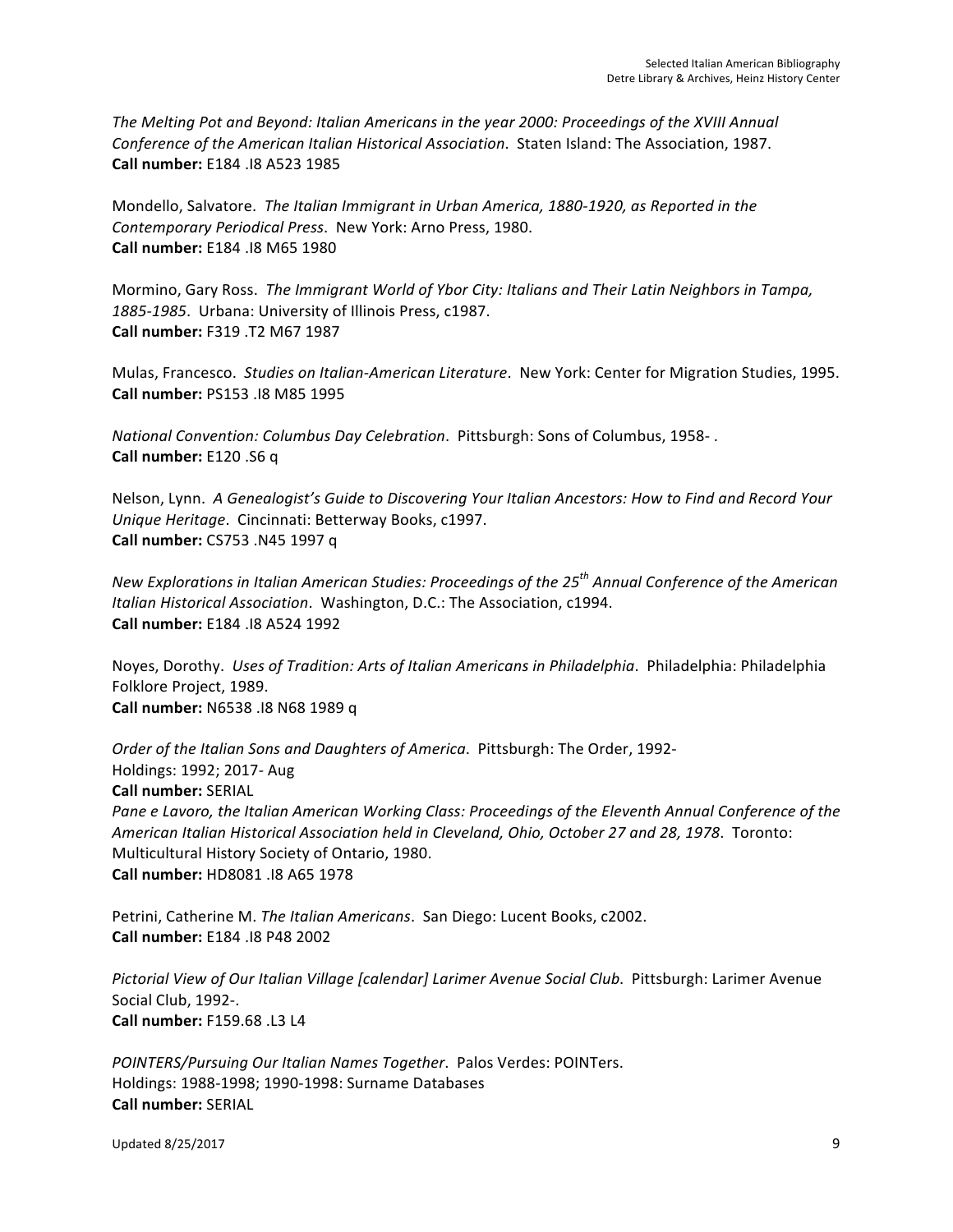Power and Class: the Italian American Experience Today: Proceedings of the Fourth Annual Conference, *October 23, 1971.* Staten Island: The Association, c1973. **Call number:** E184 .I8 A523 1973 

A Profile of Italian Americans: 1972-1991 /compiled by Tom W. Smith, National Opinion Research Center, University of Chicago. Washington: National Italian American Foundation, [1992?]. **Call number:** E184 .I8 P7 1992

Puzio, Frank Mauro. *Mortar in My Blood: An Italian Odyssey*. Pittsburgh: Dorrance, c1996. **Call number:** E184 .I8 P88 1996

*Reframing Italian America: Historical Photographs and Immigrant Representations.* New York: John D. Calandra Italian American Institute, 2015. **Call number:** E184 .I8 R44 2015 q

*Reunion.* Pittsburgh: Larimer Avenue Social Club, 1985-. **Call number:** F159.68 .L3 L3 q

Roberto, Leonilde Frieri. Such is Life = Ma la Vita e Fatta Cosi. New York: Bordighera Press, c2010. **Call number:** DG975 .C125 R83 2010

Rocco, Emma Sogna. *Italian Wind Bands: A Surviving Tradition in the Milltowns of Pennsylvania*. New York: Garland Publishing, 1990. **Call number:** ML1311.7 .P4 R6 1990 

Russotto, Marcia A. Always on Sunday: Memories of An Italian Childhood. Longwood: Xulon Press, c2008. **Call number:** F159 .S5314 R87 2008 

Salvemini, Gaetano. *Italian Fascist Activities in the United States*. New York: Center for Migration Studies, 1977. **Call number:** E743.5 .S3 1977

Sapienza, Elisa Palombo. *Beyond the Golden Door*. Pittsburgh: A.S. Donnelly, c2002. **Call number:** F159.24 .S3 B4 2002. 

Sartorio, Henry Charles. Social and Religious Life of Italians in America. Clifton: A.M. Kelley, 1974. **Call number:** E184 .I8 S24 1974

Scarpaci, Vincenza. The Journey of the Italians in America. Gretna: Pelican Pub. Co., 2008. **Call number:** E184 .I8 S26 2008 f 

Scullion, Janet Cercone. *Bloomfield*. Charleston: Arcadia Pub., c2009. **Call number:** F159.68 B5 S3 2009.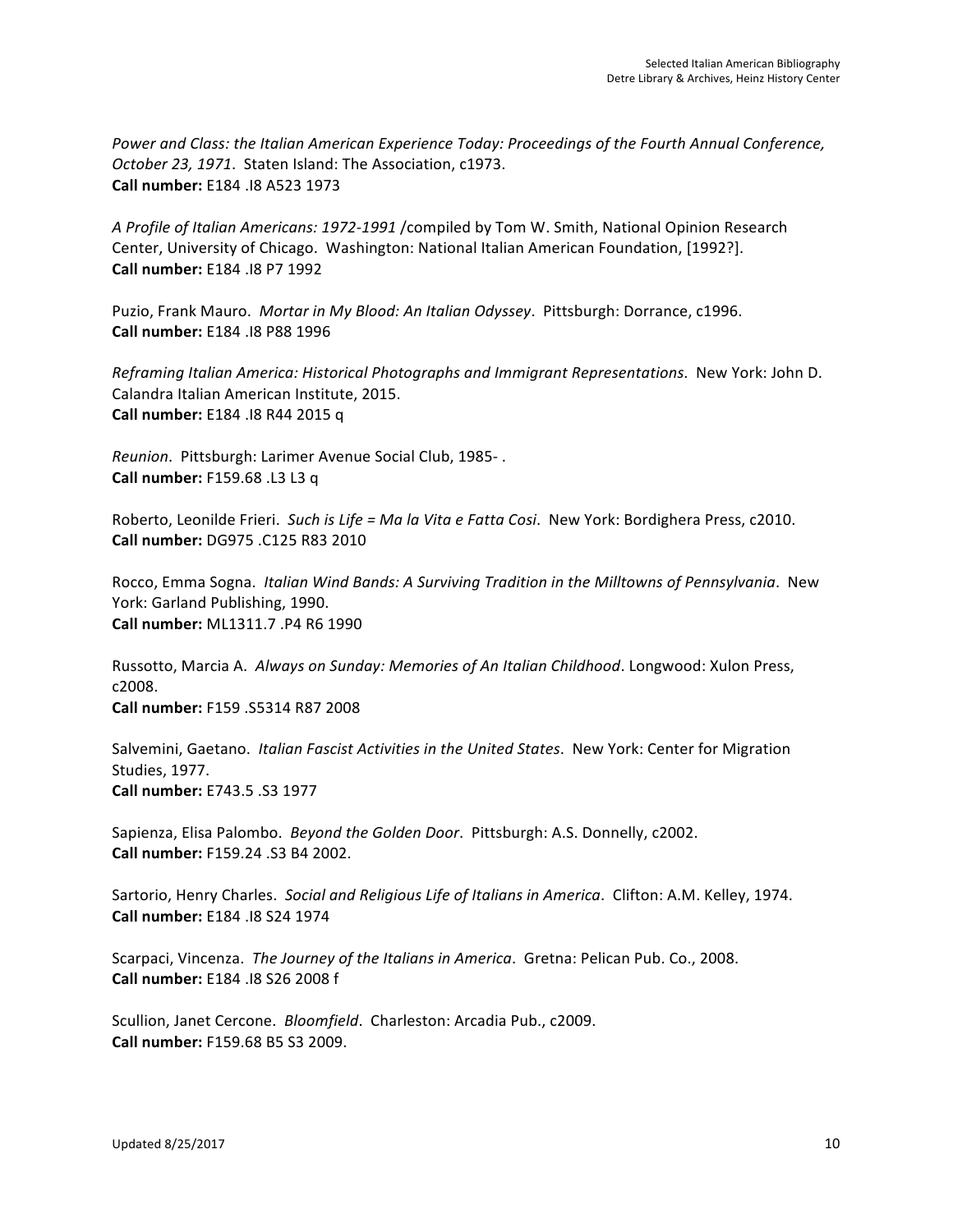Sorrentino, Anthony. *Organizing the Ethnic Community: An Account of the Origin, History, and Development of the Joint Civic Committee of Italian Americans (1952-1995).* New York: Center for Migration Studies, 1995. **Call number:** F548.9 .I8 S6 1995

*Struggle and Success: An Anthology of the Italian Immigrant Experience in California.* New York: Center for Migration Studies, 1993. **Call number:** F870 .I8 S77 1993

*Support and Struggle: Italians and Italian Americans in a Comparative Perspective: Proceedings of the* Seventeenth Annual Conference of the American Italian Historical Association. State Island: The Association, c1986. **Call number:** E184 .I8 A523 1984 

Tambellini, Mary Anne. *Tambellini History*. Pittsburgh: the Author, 1992. **Call number:** CS71 .T14 T14 1992 q

A Tavola: Food, Tradition and Community Among Italian Americans: Selected Essays From the 29<sup>th</sup> Annual Conference of the American Italian Historical Association, 14-17 November 1986. Staten Island: American Italian Historical Association, c1998. **Call number:** GT2853 .U5 A54 1996

*Through the Looking Glass: Italian & Italian American Images in the Media: Selected Essays From the 27<sup>th</sup>* Annual Conference of the American Italian Historical Association, 10-12 November 1994. Staten Island: American Italian Historical Association, c1996. **Call number:** P94.5 .I82 A47 1994 

Tinnell, Robert. Feast of the Seven Fishes: the Collected Comic Strip & Italian Holiday Cookbook. Morgantown: Allegheny Image Factory, 2005. **Call number:** TX723 .T5 2005 long

To See the Past More Clearly: the Enrichment of Italian Heritage, 1890-1990: Proceedings of the American Italian Historical Association, 23<sup>rd</sup> Annual Conference. Staten Island: The Association, c1994. **Call number:** E184 .I8 A523 1990 

Tomasi, Lydio F. The Italian American Family; the Southern Italian Family's Process of Adjustment to An Urban America. Staten Island: Center for Migration Studies, 1972. **Call number:** HQ536 .T57 q

Tomasi, Lydio F. The Italian in America: the Progressive View, 1891-1914. New York: Center for Migration Studies [1972]. **Call number:** E184 .I8 T58 

*Tradizioni*. Philadelphia: Italian Folk Arts Federation of America, 1980- Holdings: 1996; 1998-2009 **Call number:** SERIAL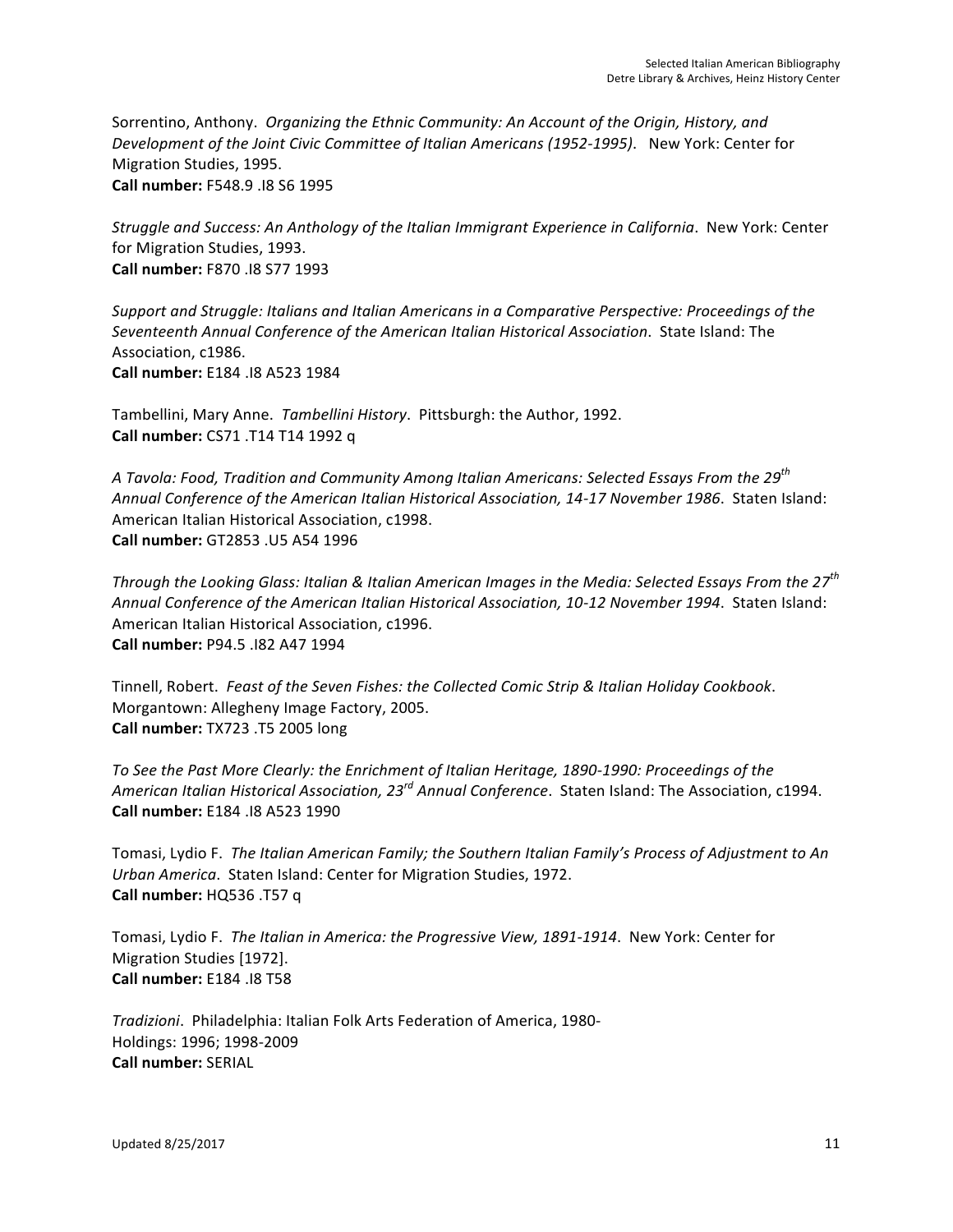Una Storia Segreta: the Secret History of Italian American Evacuation and Internment During World War *II.* Berkeley: Heyday Books, c2001. **Call number:** D769.8 .A6 W35 2001 

The Urban Experience of Italian-Americans: Proceedings of the Eighth Annual Conference of the American Italian Historical Association Held at Queens College. Staten Island: The Association, c1977. **Call number:** E184 .I8 A523 1977 

Vazzana, Eugene Michael. The Street at the Top of the Hill. Pittsburgh: the Author, 1983. **Call number:** F159.68 .H645 V3 1983 q

Viglucci, Pat Costa. Growing Up Italian in God's Country: Stories From the Wilds of Pennsylvania. Rochester: Stone Pine Books, 2001. **Call number:** F157 .P86 V54 2001 

Vivian, Cassandra. *Immigrant's Kitchen, Italian*. Monessen: Trade Routes Enterprises, c1993. **Call number:** TX723 .V577 1993 

*Voices in Italian Americana: VIA.* West Lafayette: Bordighera, Inc., c1990-Holdings: 1993-1994 **Call number:** SERIAL

*Voices of Italian Americans in Southwestern Pennsylvania.* Pittsburgh: Vintage, 1994. **Call number:** F160 .I8 V6 1994 q

*Who's Who Among Italian Americans.* Washington, D.C.: The National Italian American Foundation, [1993?]. **Call number:** E184 .I8 W4 1993

Whyte, William Foote. Street Corner Society: the Social Structure of an Italian Slum. Chicago: University of Chicago Press, 1993. **Call number:** HV6446 .W49 1993 

# Articles appearing in Western Pennsylvania History Magazine

Calabro, Tina. "Servant 'Up on the Hill': My Italian American Grandmother". Western Pennsylvania *History*, Volume 98, Number 4, Winter 2015-16.

Cerrone, Catterine. "'Come on to America': Italian Immigrants in Avella, Pennsylvania". Pittsburgh *History*, Volume 78, Number 3, Fall 1995.

Marinaro, Melissa E. "La Generazione Più Grande: Italian American Veterans in WWII". Western Pennsylvania History, Volume 98, Number 1, Spring 2015.

McDevitt, Bette. "Neighborhood Stories: Bartolacci Brothers Tailor Shop, New Kensington, Pa." Western *Pennsylvania History*, Volume 94, Number 3, Fall 2011.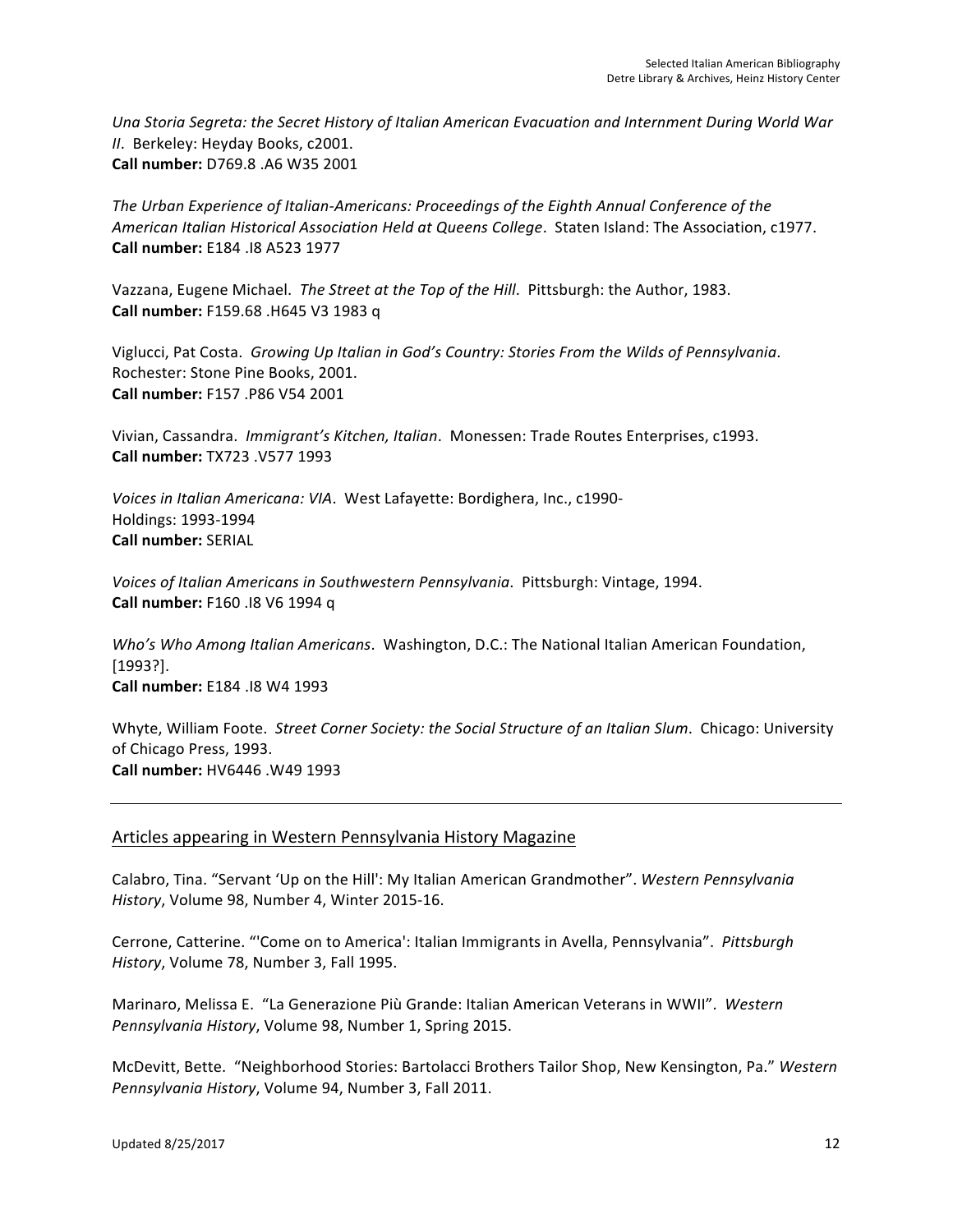Warren, Louis S. "The Killing of Seely Houk: Immigrants, Conservationists, and the Black Hand in Western Pennsylvania (Part One)". Pittsburgh History, Volume 75, Number 3, Fall 1992.

Warren, Louis S. "The Killing of Seely Houk (Part Two): The Black Hand and the Societa Di Mutuo Socorso E Benefienza Di San Rocco". Pittsburgh History, Volume 75, Number 4, Winter 1992-1993.

White, Thomas. "A Pittsburgh Judge's Path to Nuremberg and Back". Western Pennsylvania History, Volume 98, Number 1, Spring 2015.

### Archival Collections

Angelo Dozzi collection, 1928-1999, includes oral history, transcript and photographs (2). **Call number:** 1999.0245

#### Ateleta Beneficial Society records 1930-1997.

The Ateleta Beneficial Society Records are housed in 3 archival boxes and 2 shelf volumes. These records include minutes, financial materials, male membership, female membership, and other sundry items. The minutes include business discussions and other information that relates to the society. The recorded meeting minutes are often topics that were raised and discussed during the evening meetings. The financial materials consist of various items that include pledge forms, money receipts, deposit slips, checks and balances, membership dues, and other miscellaneous items. The membership materials are divided into male and female membership. Under male membership, it includes application forms, individual due books, social members list, and other miscellaneous items. The female membership includes different women councils of the Ateleta Beneficial Society such as the Bloomfield Ladies Council 28 and the Lanina Ladies Council 10. Other additional information in this collection falls under miscellaneous.

#### **Call number:** MSS 0354

Finding aid: http://digital.library.pitt.edu/cgi-bin/f/findaid/findaid-idx?c=hswpead;cc=hswpead;rgn=m ain;view=text;didno=US-QQS-MSS354

#### **Ateleta Beneficial Society photographs 1927-1984 [photographs]**

This collection consists of three photographs: the Ateleta Beneficial Society flag dedication on February 21, 1927; Setting corner stone of new building at 341 343 Cedarville Street c1940; Ateleta Beneficial Association Day with members and Mayor Richard Caliguiri, 1984.

# **Call number:** MSQ 0354

# Beneficial Society of North Italy oral history collection, 1998.

The Beneficial Society of North Italy Oral History Collection was created to complement the acquisition of the society official records in 1998. These oral histories were meant to chronicle in a personal way the history and functions of the Beneficial Society of North Italy as well as the Ladies North Italian Lodge. Although the oral histories in this collection provide such insights, they should not be considered comprehensive reflections of these two beneficial societies. Although these interviews were conducted to help record the history of the two societies, the content of each oral history also includes a plethora of information pertaining to the Italian American experience in Pittsburgh. Consequently, this collection would also be of value to those interested in investigating Italian American history and culture in Western Pennsylvania. It is important to note that while the interviewees at times articulated specific memories in their native Italian language, knowledge of Italian is not required to understand the content of each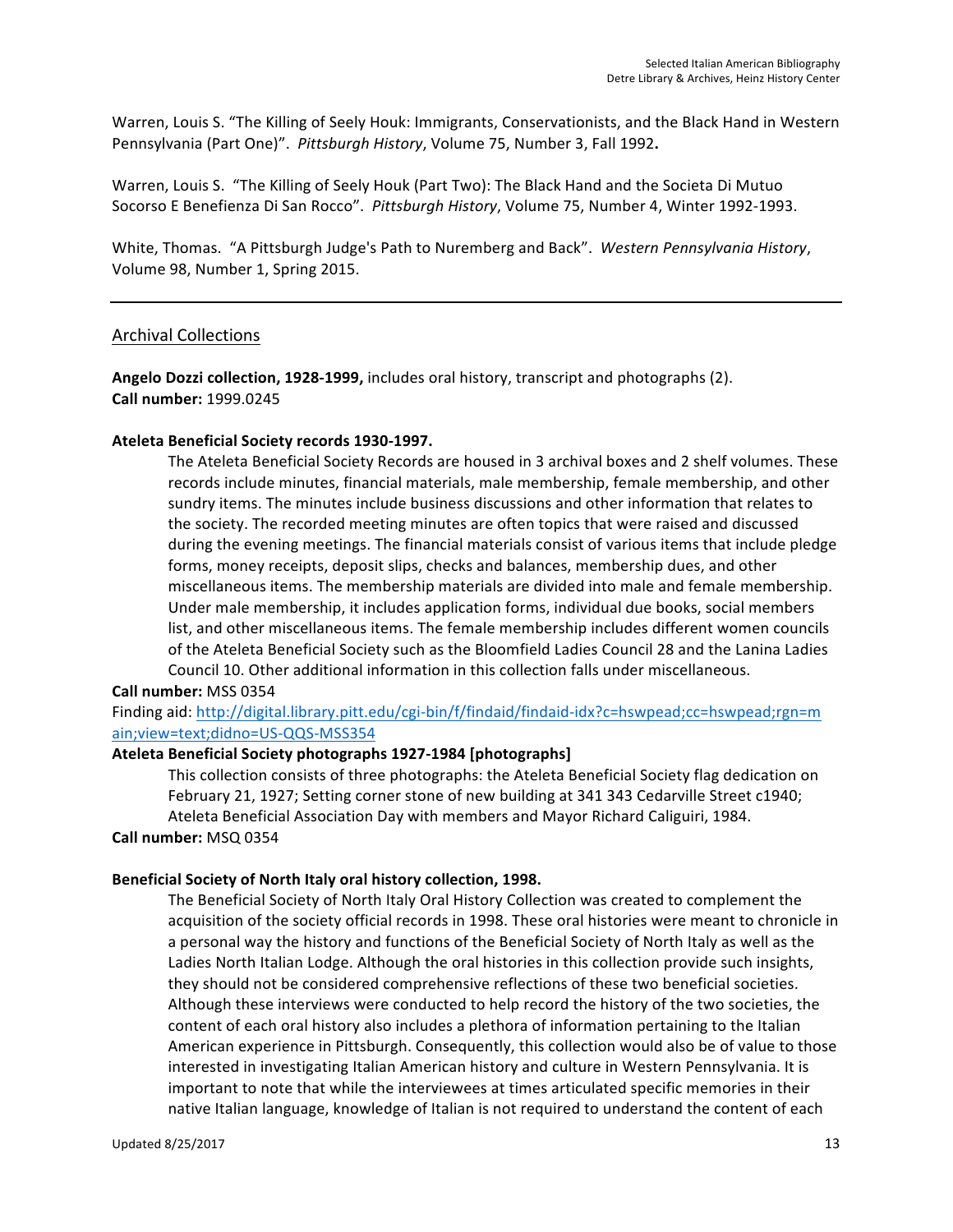interview. The collection also includes photographs from Ed Paraggio and Angelo Dozzi that span 1928-1943.

#### **Call number:** MSS 0597

Finding aid: http://digital.library.pitt.edu/cgi-bin/f/findaid/findaid-idx?c=hswpead;cc=hswpead;rgn=m ain;view=text;didno=US-QQS-mss597

#### Beneficial Society of North Italy records 1930-1998 1964-1985 (bulk).

The Beneficial Society of Northern Italy records are housed in four archival boxes and is arranged in three series. Series have been created for membership records, financial records and founding documents and photographs. These papers include membership files, organization minutes, correspondence, membership cards and applications, and financial accounts and receipts. The dates of the collection cover nearly the entire life of the organization; however, the individual items are only a mere snapshot of one or more periods. The financial records also demonstrate the members past-times by the payment of bills for supplies and maintenance of equipment for various activities. The records communicate the centrality of the members Italian ethnicity in the fact that the minutes of each meeting were entered into the volume in both Italian and English. The Society had a loose association with the Ladies North Italian Lodge (MSS# 294) due to the fact that they represented the female equivalent of the Beneficial Society's all male membership. The lodge is also partially represented within this collection.

#### **Call number:** MSS 0356

Finding aid: http://digital.library.pitt.edu/cgi-bin/f/findaid/findaid-idx?c=hswpead;cc=hswpead;rgn=m ain;view=text;didno=US-QQS-mss356

#### Boundless Lives: Italian-Americans of Western Pennsylvania oral histories 1997-c1999.

The Boundless Lives: Italian Americans of Western Pennsylvania oral histories consist of 75 oral histories and transcripts that were conducted to document the history of prominent Italian American families across Western Pennsylvania. Generally speaking, these oral history interviews revolve around the following key themes: immigration from Italy, settlement in Western Pennsylvania, cultural assimilation, and success in America. As they were conducted by a number of different interviewers, the content, length, style, and quality of these oral histories vary. Of the oral histories that comprise this collection, the following interviews are worthy of mention for their quality of their content: Eugene Barone, Luigi Caruso, Mario Farina, Angelo Gualdaroni, John Notaro, Joe DAndrea, Pietro DiPietro, Providenza Crisanti, Ralph Falbo, and A. J. Palumbo.

#### **Call number:** MSS 0691

Finding aid: http://digital.library.pitt.edu/cgi-bin/f/findaid/findaid-idx?c=hswpead;cc=hswpead;rgn=m ain;view=text;didno=US-QQS-mss691

#### Dunbar Furnace Company records 1860-1911.

Records include correspondence and financial records documenting two distinct periods of the history of the company, the 1860s and early 1900s. These records document primarily the day to day concerns of the company.

**Call number:** MSS 0045

Finding aid: http://digital.library.pitt.edu/cgi-bin/f/findaid/findaid-idx?c=hswpead;cc=hswpead;rgn=m ain;view=text;didno=US-QQS-MSS45

**Ed Paraggio collection**, includes oral history, transcript, and photographs. **Call number:** 1999.0244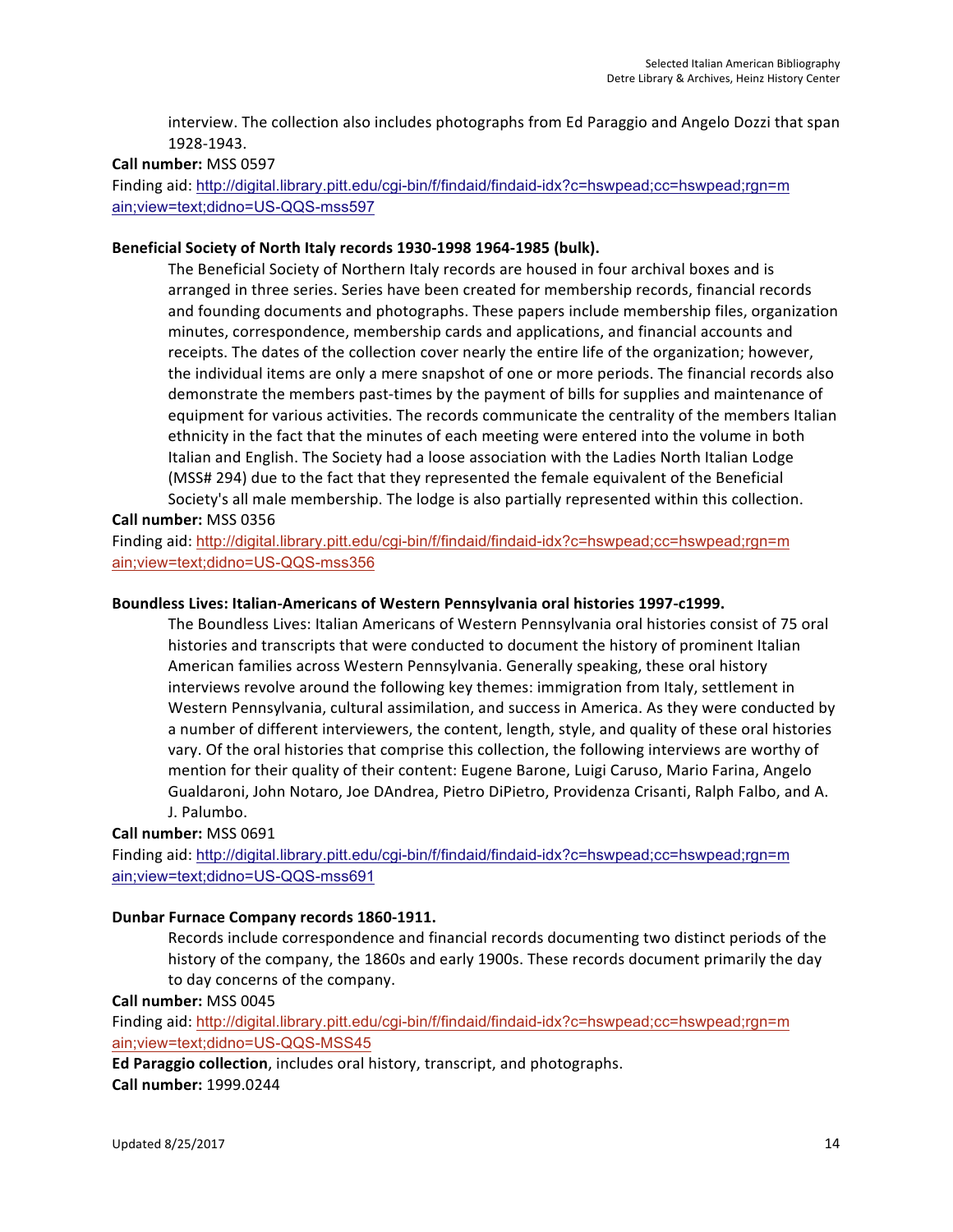# From Italy to Indiana County: The Italian Immigrant Experience in Indiana, Pennsylvania and Environs, 1900-1950 records, 2000-2001.

This collection consists of 11 oral history interviews collected on twelve cassette tapes. All of the tapes have corresponding transcripts. Transcripts are typewritten, but have not been edited. All of the interviews were conducted by Ciotola with first and second generation Italian Americans living in Indiana County. In general, the first segment of each interview consists of a discussion of life prior to emigration from Italy. This includes the regions where Italians lived, reasons why they left, and their experiences coming to the United States. Interviews then shift towards the discussion of how immigrants adjusted to life in Indiana County. Subjects common in many of the interviews include: coal mining, mining accidents, the Coal and Iron Police, company towns, the railroad industry, family life, leisure practices, Italian foodways, Catholicism, the La Mano Nera (Black Hand), and assimilation. Some of the Indiana County localities frequently mentioned in the interviews include the borough of Indiana, Blairsville, Mentcle, Homer City, Sagamore, Beyer, and Heilwood.

#### **Call number:** MSS 344

Finding aid: http://digital.library.pitt.edu/cgi-bin/f/findaid/findaid-idx?c=hswpead;cc=hswpead;rgn=m ain;view=text;didno=US-QQS-mss344

# From Italy to Indiana County: The Italian Immigrant Experience in Indiana, Pennsylvania and Environs, **1900-1950 photographs, 1890-1953.**

The From Italy to Indiana County: The Italian Immigrant Experience in Indiana, Pennsylvania and Environs, 1900-1950 photographs consists of black and white photograph prints (reproductions) and corresponding negatives documenting the Italian American presence in Indiana County between c1890 and 1955. These photographs were collected during the course of oral history fieldwork by Nicholas P. Ciotola as part of his research for From Italy to Indiana County The Italian Immigrant Experience in Indiana, Pennsylvania and Environs, 1900-1950, an exhibit sponsored by the Indiana University of Pennsylvania Museum in partnership with the Historical Society of Western Pennsylvania. The images in this collection depict themes such as immigration, coal mining, mining accidents, the Coal and Iron Police, company towns, the railroad industry, family life, beneficial societies, community bands, storefronts, leisure practices, parades, festivals, wedding ceremonies, Italian foodways, and Catholicism. Some of the Indiana County localities featured in these photographs are the borough of Indiana, Clymer, Blairsville, and Homer City.

#### **Call number:** MSS 344

Finding aid: http://digital.library.pitt.edu/cgi-bin/f/findaid/findaid-idx?c=hswpead;cc=hswpead;rgn=m ain;view=text;didno=US-QQS-msp344

# "Grandmothers, mothers, and daughters : an oral history of ethnicity, mental health and continuity of three generations of Jewish, Italian and Slavic American women" oral history collection / research conducted by Corinne Azen Krauss Records 1975-1978 [manuscript]

The collection includes transcripts for all audiotapes, a brief questionnaire for each interviewee, and the final draft of the project report. Interview questions are derived form the central research issues of the project : gender, ethnicity and mental health. Question subject areas include : childhood, immigration, family life and structure, ethnicity, family occupations and women's careers, education, and medical and emotional health.

The collection documents the oral history of ethnicity, mental health and continuity of three generations of Jewish, Italian and Slavic American women. The project and its published results were funded by a grant from the Maurice Falk Medical Fund to the Institute on Pluralism and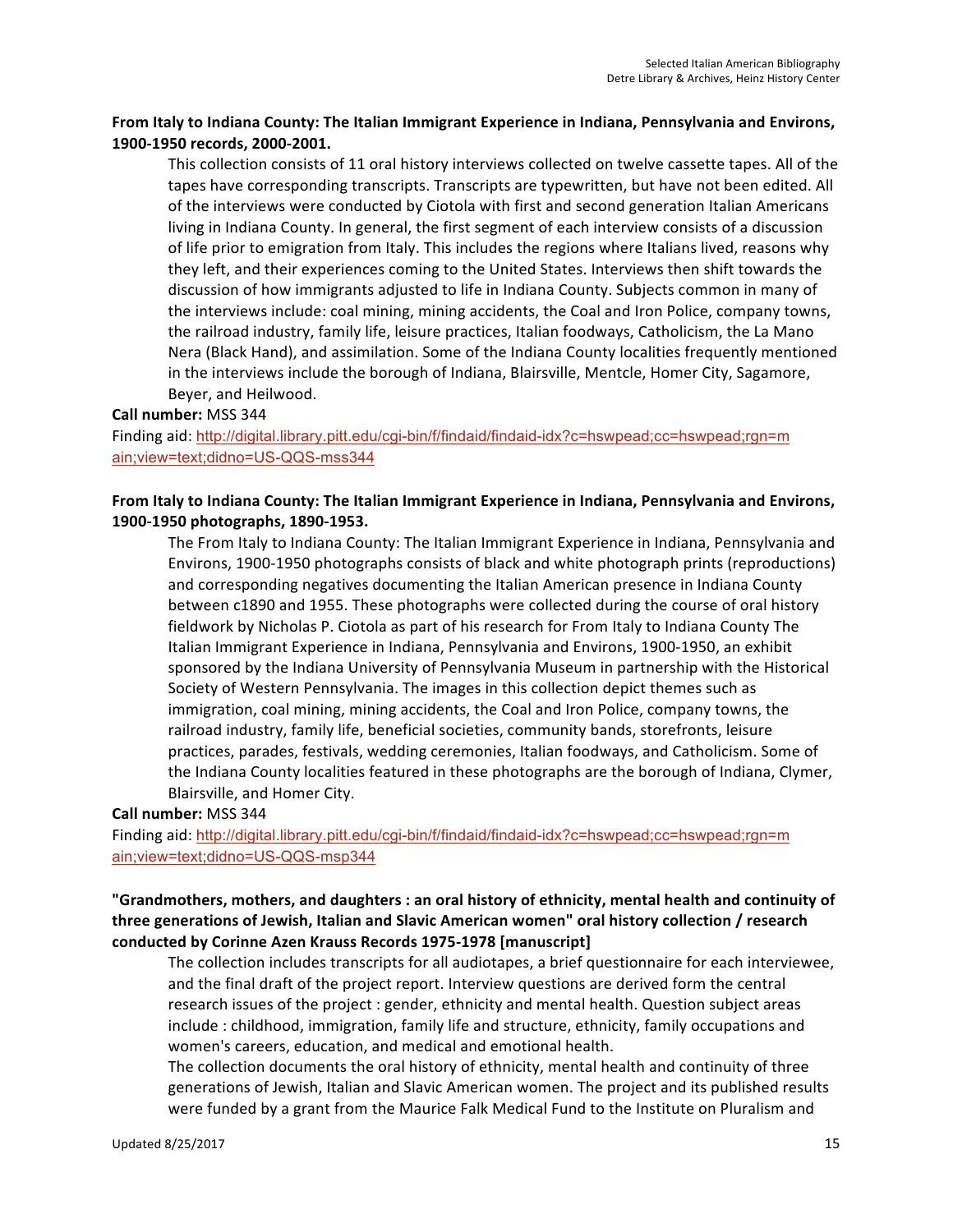Group Identity of the American Jewish Committee as part of the work of the Louis Caplan Center on Group Identity and Mental Health.

### **Call number:** MSS 0348

Finding aid: http://digital.library.pitt.edu/cgi-bin/f/findaid/findaid-idx?c=hswpead;cc=hswpead;rgn=m ain;view=text;didno=US-QQS-MSS348

# "Grandmothers, mothers, and daughters : an oral history of ethnicity, mental health and continuity of three generations of Jewish, Italian and Slavic American women" oral history collection / research **conducted by Corinne Azen Krauss Audiotapes 1975-1978 [audiotapes]**

The collection includes audiotapes of the oral history project pertaining to the interview questions derived from the central research issues of the project : gender, ethnicity and mental health. Question subject areas include : childhood, immigration, family life and structure, ethnicity, family occupations and women's careers, education, and medical and emotional health.

**Call number:** MSC 0348 

### **Greco, Joseph V.**

**Call number: Obituary Files** 

### **Henry Bufalini collection 1980-2014**

The collection consists of materials related to the San Rocco Festa, held annually in Alliquippa, Pennsylvania. Materials include photographs, Ballabe Band CD, San Rocco Festa 88th Year Booklet, article about the San Rocco Festa, San Rocco Band CD, San Rocco prayer card, San Rocco March and Little Italy sheet music, an article from Beaver County Times, and a list of the evolution of the Festa.

**Call number:** 2014.0147

**Jerry Contristano Jr. (The Ice Man) photograph. Call number:** 2010.0157

# **Joseph D'Andrea poster for his talk in Italy on memories, culture and the identity of Italian Americans Call number:** 1997.0408

# Joseph Richard Zappia photographs 1917-c. 1930.

The collection consists of copies of photographs of Joseph Zappia from around 1917 to the late 1920s. The images include WWI, boxing, portraits, events, and a wedding photograph. **Call number:** PFF 0078

# **Robert Ciaburri collection 1860-1998**

The Robert Ciaburri collection consists of a play Ciaburri wrote in 1998 entitled "Two Families: A Play in Two Acts," a 1946 testimonial banquet program in honor of General Mark Wayne Clark, and a 1860 diary (Libretto Personale) of Francesco Zappatore Ziroli.

**Call number:** 2013.0055

La Cava, Dominic. Italian or American: Second Generation Ethnic Identity Development in Pittsburgh. **Call number:** 1999.0194

Larimer Avenue Social Club, photographs and clippings, 1900-1983.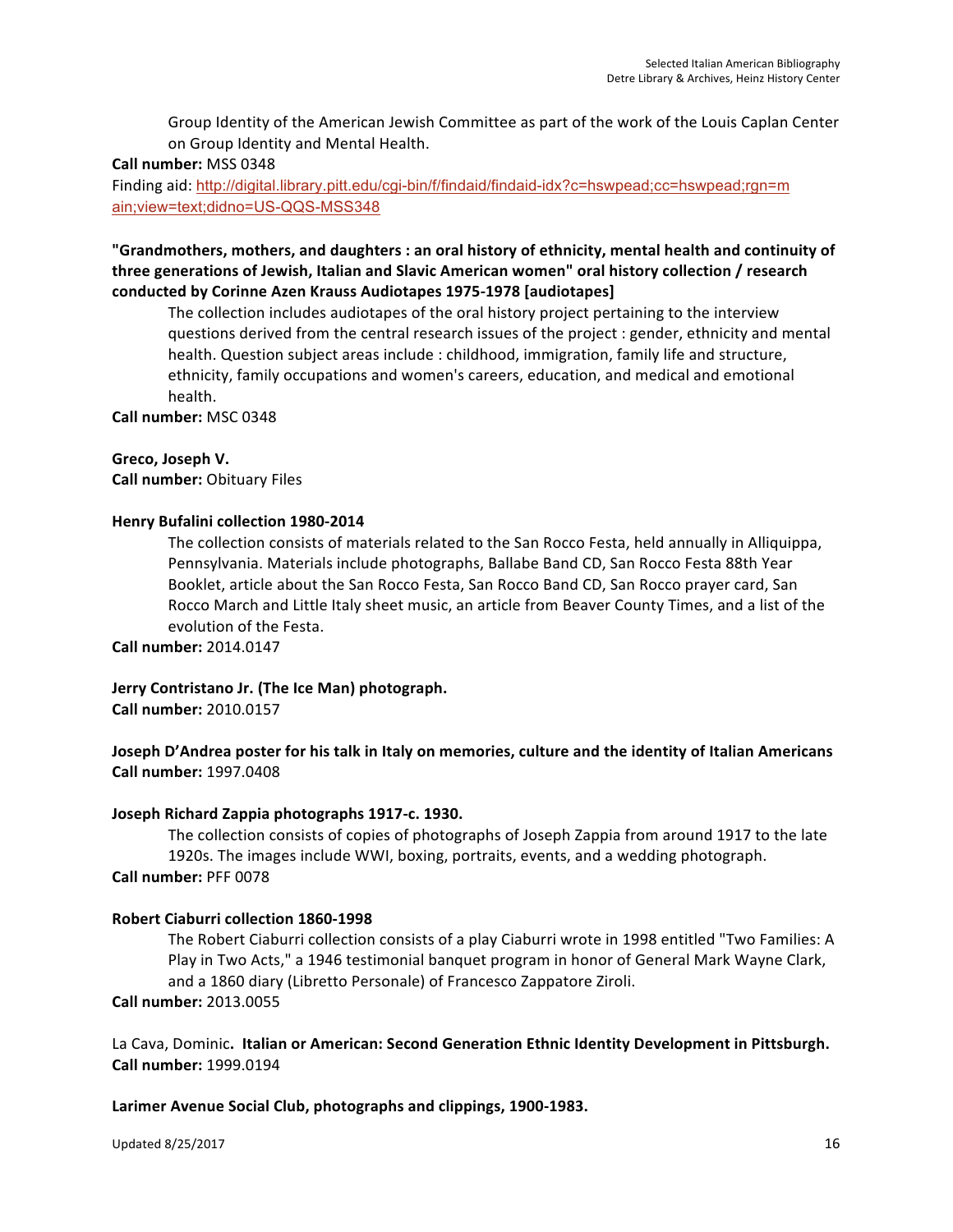**Call number:** 2002.0037

Lombardo, Samuel. O'er the Land of the Brave. **Call number:** 1995.0355

# Maura E. Massucci papers, 2002.

Massucci was an intern for the Italian American Program of the Historical Society of Western Pennsylvania from the University of Pittsburgh. While at Pitt she wrote a term paper titled, "Italian-American Immigration in Western Pennyslvania: How Italian-Americans Adjusted to Life in the United States." Her research included conducting a group oral history with William P. Massucci of Glenshaw, Pa and Leilia C. Onorato of Pitsburgh, Pa. the collection includes a copy of Massucci's term paper, a transcript of the oral history and a single cassett tape of the oral history.

**Call number:** 2003.0174

McGaffic, Jennifer Lynn. Survival of the fittest: Italian American widows in Pittsburgh, 1900-1945. **Call number:** 1999.0121

Meine, Curt. "The Autobiography of Joseph DeVito". Unpublished Seminar Paper, University of Pittsburgh, 1979. **Call number:** 1994.0270

**Musmanno, Michael A.** 

**Call number:** Biography Files.

# **National Italian American Sports Hall of Fame, Pittsburgh Chapter, Annual Awards and Scholarship Banquet programs 2012-2014.**

This collection consists of three National Italian American Sports Hall of Fame, Pittsburgh Chapter, Annual Awards and Scholarship Banquet programs. The programs feature biographical information about the award and scholarship winners, as well as images of past inductees. Featured on the covers of these programs are Jason Grilli, Joe Emanuele, and Louis D. Ruscitto **Call number:** 2015.0011

# **Order Italian Sons and Daughters of America records 1932-1962 [manuscript]**

The Order Italian Sons and Daughters of America (ISDA) records mainly consist of printed booklets relating to the financial expenditures of ISDA lodges throughout the state of Pennsylvania. Booklets dating from 1932 to 1946 detail the financial statements for ISDA lodges in Pennsylvania, with particular emphasis placed on the finances disbursed for death benefits. In addition, this collection also includes minutes from the Pennsylvania state ISDA convention in 1944 and a program relating to the 1961 Maytime Ball, which honored the Order Italian Sons and Daughters of America Lodge Presidents of Western Pennsylvania. Concerning ISDA national conventions, this collection also contains a booklet of financial statements from 1960 to 1961 and national convention minutes from 1962.

#### **Call number:** MSS 724

Finding aid: http://digital.library.pitt.edu/cgi-bin/f/findaid/findaid-idx?c=hswpead;cc=hswpead;rgn=m ain;view=text;didno=US-QQS-mss724

# Peter Argentine negatives of Italian Americans.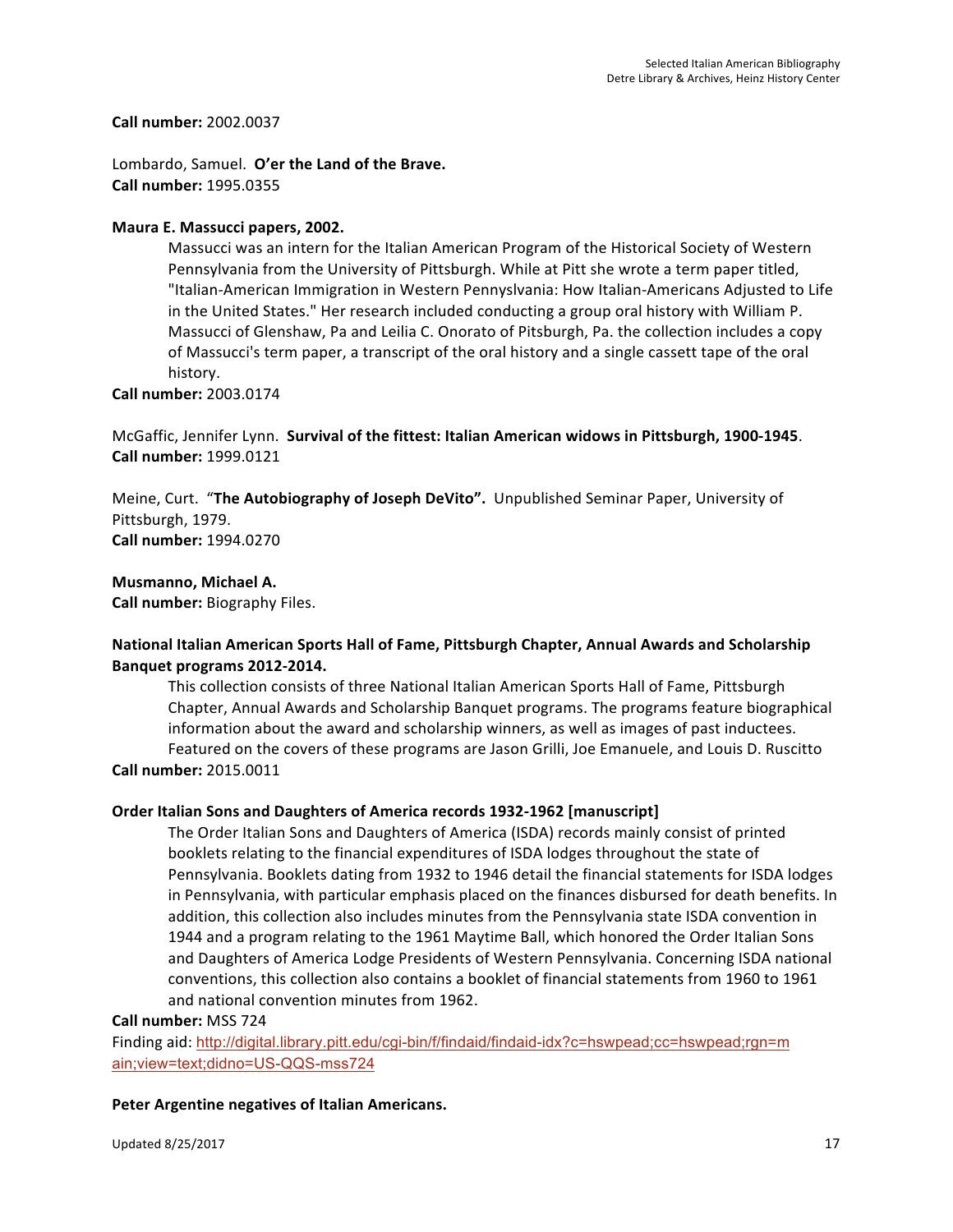#### **Call number:** 1995.0380

Photograph of the Societa Nuova Italia in Hays, Pa., circa 1930s with name key. **Call number:** 2006.0261

Photographs including negatives of Mr. DePelligrini in World War One uniform, playing bocce ball and with his family and citizenship and discharge papers. **Call number:** 1999.0247

Photographs of the Lucia family of Fairchance, Pa. **Call number:** 1994.0042

**Photographs/negatives of the Italian American Club of Pitlock, Stowe Township. Call number:** 2006.0260

#### San Donato Mutual Beneficial Association records 1908-1986 [monograph].

San Donato Mutual Beneficial Association records consist of ledgers from 1908 through 1986, and contain meeting minutes, membership lists, financial records, and a list of benefit payments. There is also a brief history of the club and its constitution. Box 1 includes ledgers from 1908-1949 and Box 2 from 1950-1986. There are also 2 wrapped shelf items.

**Call number:** MSS 0847

Finding aid: http://digital.library.pitt.edu/cgi-bin/f/findaid/findaid-idx?c=hswpead;cc=hswpead;rgn=m ain;view=text;didno=US-QQS-mss847

#### Sons of Columbus of America records and photographs 1927-2005

The Sons of Columbus of America records and photographs are housed in five boxes. Boxes 1 and 2 contain photographs from conventions, parades, and banquets; box 2 also contains copies of S.O.C. constitution and bylaws, in both English and Italian. Boxes 3 and 4 contain 11 film reels, two of which document the 1969 and 1970 Pittsburgh Columbus Day parades, as well as a DVD of another Columbus Day parade. Box 5 contains 10 VHS tapes of Columbus Day events and banquets, as well as organizational programs and brochures (in English and Italian); the program for the Rededication of the Columbus Monument in Schenley Park; and letters of recognition from the Pennyslvania Senate and the City of Pittsburgh in honor of the Sons of Columbus 80th anniversary in 2005.

#### **Call number:** MSS 0904

Finding aid: http://digital.library.pitt.edu/cgi-bin/f/findaid/findaid-idx?c=hswpead;cc=hswpead;rgn=m ain;view=text;didno=US-QQS-mss904

#### **Trinity Presbyterian Church records 1917-1997.**

These records include minutes of Session from the church's presbytery (1928-1997) as well as documentation of membership and offerings through roll and offering books. There are also records of Baptisms, Dismissals and Receptions of Members, Minutes of Administrative Board meetings and a few marriage and death records. Also included are record books of internal societies of the church, minutes of the Forget-Me-Not Bible Class and treasury and offering records of the Women's Missionary Society.

#### **Call number:** MSS 0316

Finding aid: http://digital.library.pitt.edu/cgi-bin/f/findaid/findaid-idx?c=hswpead;cc=hswpead;rgn=m ain;view=text;didno=US-QQS-MSS316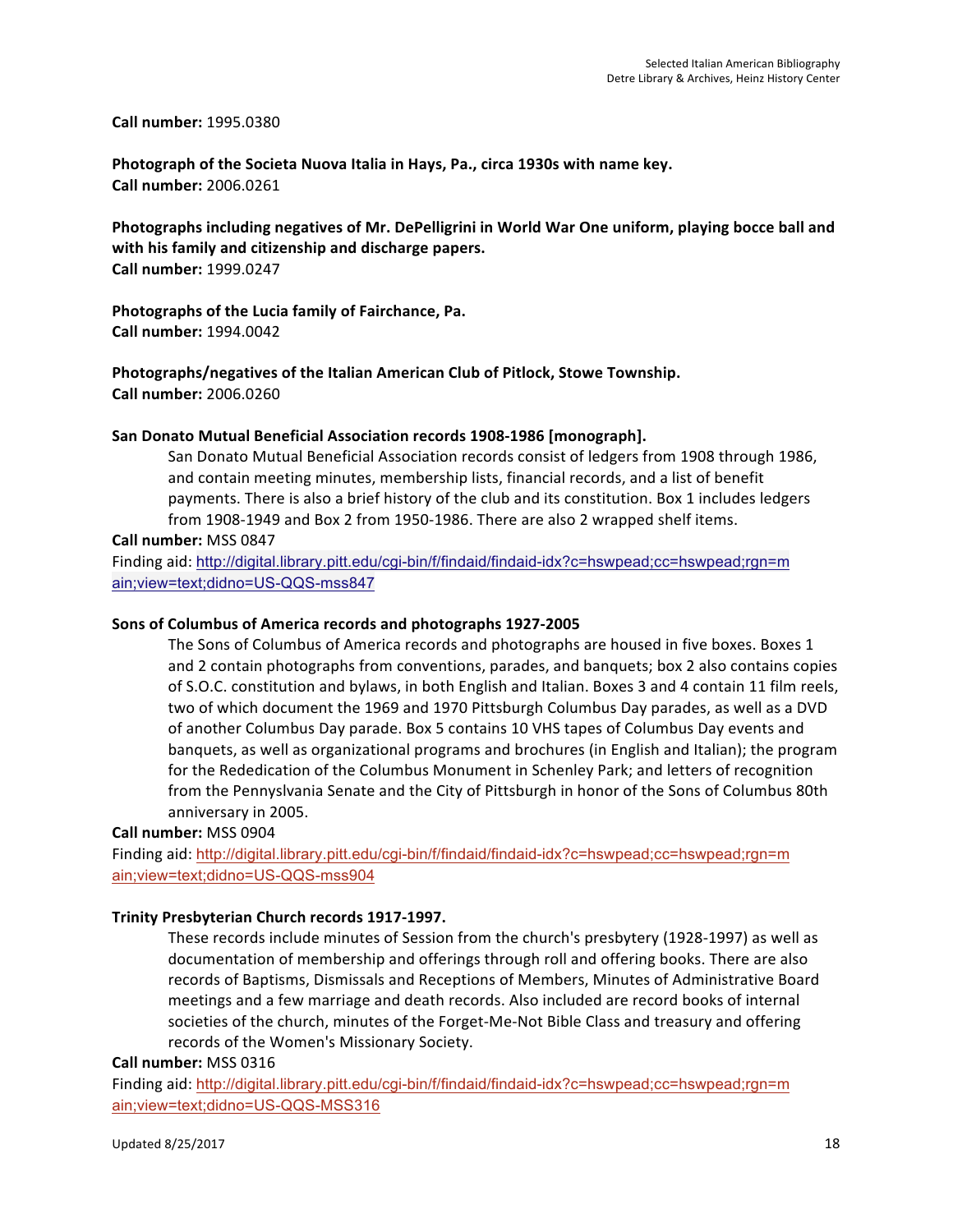Twenty-three photographs from the Pugliano family of various Italian Americans. **Call number:** 2006.0264

Various Italian American papers and pamphlets and passports. **Call number:** 2001.0022

# **Oral Histories**

National Italian American Foundation/Historical Society of Western Pennsylvania Italian American World War II Veterans Oral History Project. Transcript and Cassette.

### **Call number:**

2006.0175 (Tony Alfonsi) 2006.0176 (Robert Argentine) 2006.0177 (Ralph Arlotti) 2006.0178 (Carmine Botti) 2006.0179 (Joseph Bruno) 2006.0180 (John S. Catanzaro) 2006.0181 (Angelo Cestoni) 2006.0182 (Michael Cocchiola) 2006.0183 (Ralph Cupelli) 2006.0184 (Albert DeFazio) 2006.0185 (Emilio DiFilippo) 2006.0186 (John DiBattista) 2006.0187 (Mario DiCarlo) 2006.0188 (Ralph DiLuigi) 2006.0189 (Eugene Frediani) 2006.0190 (Anthony Gabriel) 2006.0191 (Francesco Genovese) 2006.0192 (William Grieco) 2006.0193 (Mario Iafolla) 2006.0194 (Louis LaCivita) 2006.0196 (Vincent Lepidi) 2006.0197 (Pasqualino Lombardozzi) 2006.0198 (Lou Mafrice) 2006.0200 (Carmen Marini) 2006.0199 (Dominic R. Margliotti) 2006.0201 (A.J. Palumbo) 2006.0202 (Charles Paolicelli) 2006.0203 (Philip Passaro) 2006.0204 (Michael Pennetti) 2006.0205 (Dominick Pesognelli) 2006.0206 (Pugliano) 2006.0207 (James Rodella) 2006.0208 (Bruno Rodi) 2006.0209 (Salvatore Scicolone) 2006.0210 (Jack Sciullo)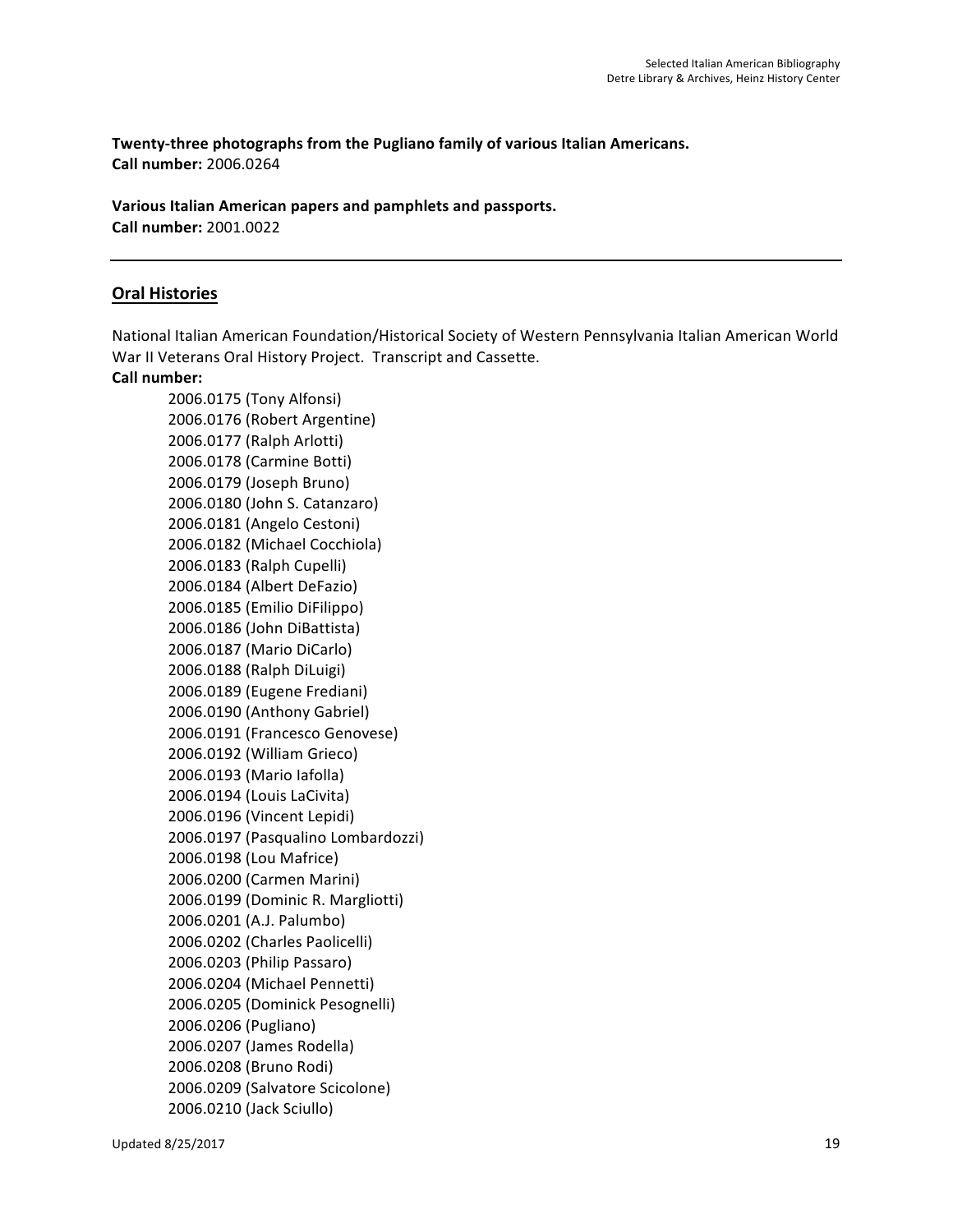2006.0211 (Vincent Sirianni) 2006.0212 (John Strazza) 2006.0213 (Paul Trunzo) 2006.0214 (Tony Vaccaro) 2006.0215 (Isadore Valenti) 2006.0216 (Walter Vicinelly)

Oral history and transcript of Betty Straccia, 1994, includes photographs (2) and negatives of her as a child. 

**Call number:** 1994.0226

Oral history and transcript of Walter Vicinelly, 1994, including photographs (9) and negatives of Masontown. **Call number:** 1994.0228

Oral history interview with A.J. Palumbo 4/19/1994 **Call number:** 1998.0202

Oral history interview with Al Vento 1/25/1999 **Call number:** 2002.0067

Oral history interview with Albert DePolo 1994 **Call number:** 1995.0207

Oral history interview with Aldo Ferrato Nov. 30, 1995 **Call number:** 1999.0068

Oral history interview with Alex Pascarella Oct. 17, 2003 **Call number:** 2005.0095

Oral history interview with Andrew Bianco August 11, 1994 **Call number:** 1995.0341

Oral history interview with Angela Pasquale March 7, 1995 **Call number:** 1996.0004

Oral history interview with Anita Sanvito Dec. 2, 1998 **Call number:** 1996.0240

Oral history interview with Anna Forno December 12, 1995 **Call number:** 1998.0200

Oral history interview with Anthony Puleo Dec. 5, 1996 **Call number:** 1999.0066

Oral history interview with Anthony Zona July 30, 1994 **Call number:** 1997.0062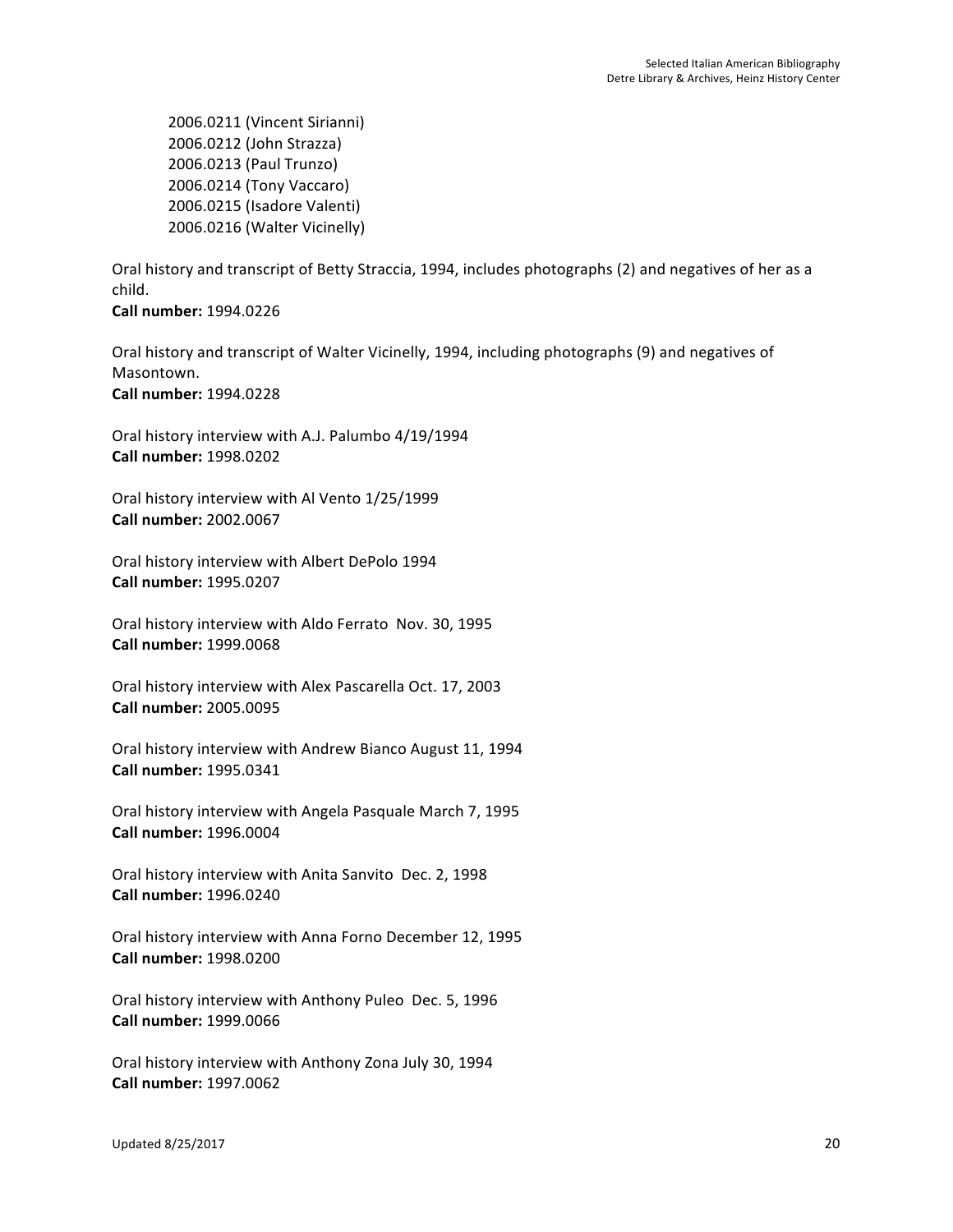Oral history interview with Antonio Cicco Jan. 10, 1997 **Call number:** 1999.0073

Oral history interview with Armand Zottola April 28, 1999 **Call number:** 2002.0069

Oral history interview with Arthur and Elmer Collussy February 19, 1997 **Call number:** 1997.0110

Oral history interview with Ben Silvestri April 5, 1995 **Call number:** 1997.0045

Oral history interview with Bernice DiNardo November 10, 1994 **Call number:** 1995.0334

Oral history interview with Betty Straccia June 27, 1994 **Call number:** 1994.0226

Oral history interview with Carmen Amabile June 23, 1994 **Call number:** 1995.0092

Oral history interview with Catherine Ripepi January 13, 1993 **Call number:** 1995.0095

Oral history interview with Cesidia (Jessie) Grande December 7, 1994 **Call number:** 1995.0332

Oral history interview with Civita DiFante December 14, 1994 **Call number:** 1995.0333

Oral history interview with Clementina Longo and Lucia Romano May 13, 1993 **Call number:** 1995.0188

Oral history interview with Concetta Alonzi Jan. 19, 1995 **Call number:** 1995.0040

Oral history interview with Cookie Rizzo June 20, 1994 **Call number:** 1995.0343

Oral history interview with Dominic and Rose Lucchino Sept. 24, 1995 **Call number:** 1997.0213

Oral history interview with Dr. Ello D'Appolonia May 26, 1993 **Call number:** 1995.0056

Oral history interview with Dr. Joseph Greco Feb. 16, 1995 **Call number:** 1995.0115